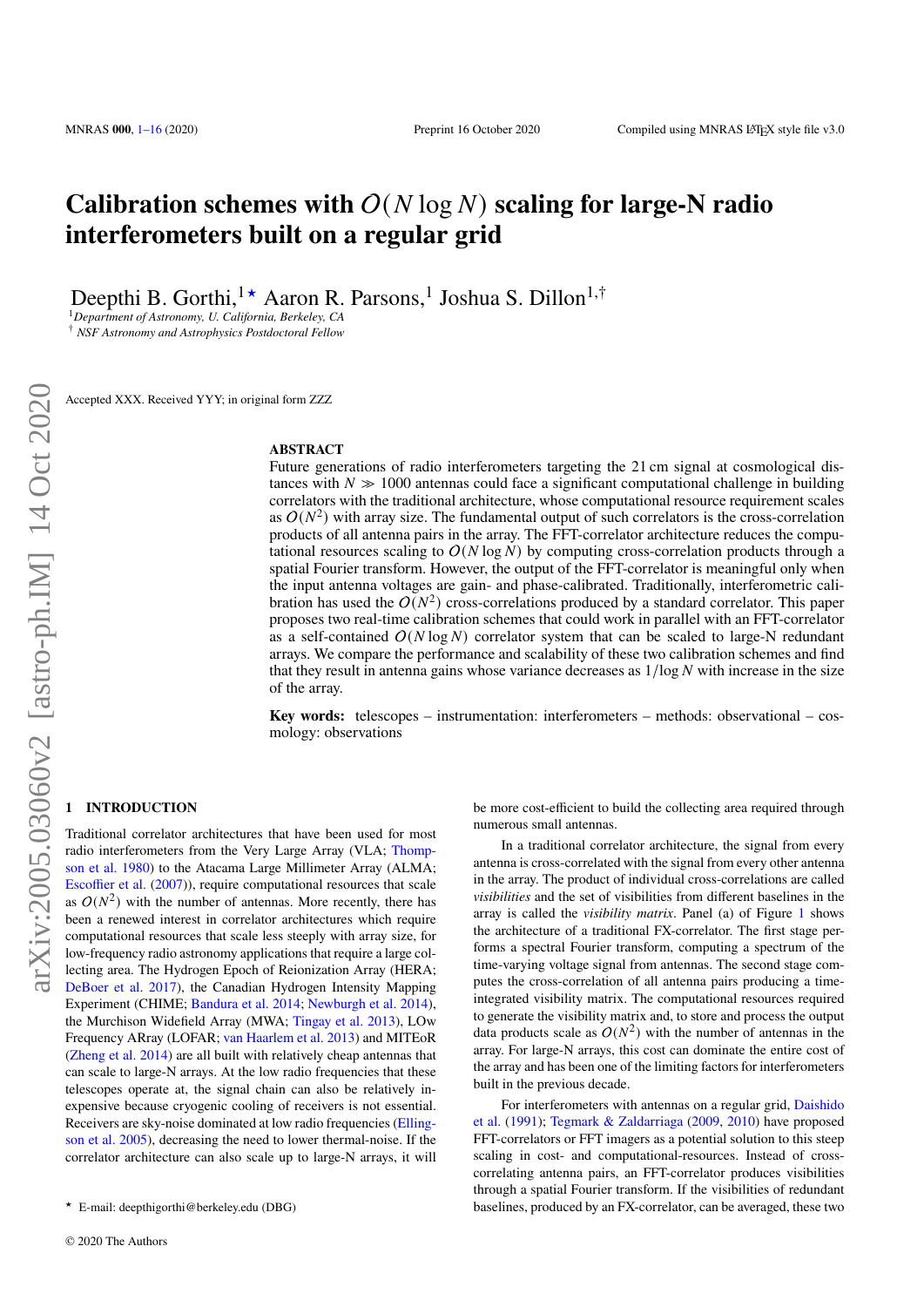

Figure 1. Panels (a) and (b) show the correlator architectures for a traditional FX-correlator and an FFT-correlator respectively. For either architecture, the first stage Fourier transforms the voltage measured by each antenna  $\mathbf{v}(t)$  to obtain a spectrum  $\tilde{\mathbf{v}}$ , and the second stage computes visibilities of all antenna pairs. For an FX-correlator, the visibility matrix  $V^{\text{full}}$  is computed by cross-correlating the signal from every antenna with every other antenna in the array. For an FFT-correlator, the visibility matrix V<sup>unique</sup> is computed by a spatial Fourier transform on the calibrated antenna voltages (yellow box). The calibrator (blue box) operates in parallel to the FFT-correlator and computes per-antenna gains for calibrating antenna voltages. The antenna gains are computed by performing one of the two reduced redundant-baseline calibration schemes described in this paper, on a smaller visibility matrix **V reduced** computed for the purpose of calibration.

methods are equivalent by the convolution theorem (see [Tegmark](#page-15-11) [& Zaldarriaga](#page-15-11) [2009,](#page-15-11) [2010\)](#page-15-12). By the nature of the Fast Fourier transform algorithm [\(Cooley & Tukey](#page-15-13) [1965\)](#page-15-13) FFT-correlators only scale as  $O(N \log N)$ , decreasing the number of computations performed in the correlator.

An important difference between an FX-correlator and an FFTcorrelator is that the latter does not preserve the full visibility matrix. The spatial Fourier transform averages redundant visibilities, which are expected to be the same, in principle, since they are visibilities measured by antenna pairs with the same displacement vector. However, in practice, redundant visibilities are different due to differences in the signal chain, structure of the dish, varying cablelengths etc. If antenna voltages are not calibrated, the spatial Fourier transform could result in averaging dissimilar visibilities, making post-processing correction impossible as well. Hence, antenna gainand phase-calibration, prior to the spatial Fourier transform, is essential to avoid signal-loss in the FFT-correlator.

An FFT-correlator that implements the design proposed by [Tegmark & Zaldarriaga](#page-15-11) [\(2009\)](#page-15-11), is the one built by [Foster et al.\(2014\)](#page-15-14) on the BEST-2 array at Medicina, Italy. They demonstrated that the visibilities produced by the FFT-correlator and the redundantlyaveraged visibilities of an FX-correlator are similar when all the antennas are calibrated before the spatial Fourier transform. However, they used a traditional FX-correlator working in parallel to generate all the visibilities required for point-source calibration. This is not a scalable solution for calibrating large-N arrays since building an FX-correlator may not be viable.

A more generic alternative to the FFT-correlator, discussed by [Thyagarajan et al.](#page-15-15) [\(2017\)](#page-15-15), is a direct-imaging-correlator called the E-field Parallel Imaging Correlator (EPIC) that has now been deployed on the LWA [\(Kent et al.](#page-15-16) [2019\)](#page-15-16). It works like a Modular Optimal Frequency Fourier (MOFF; [Morales](#page-15-17) [2011\)](#page-15-17) correlator,

<span id="page-1-0"></span>where antenna voltages are gridded before a spatial Fourier transform produces an electric-field image. Unlike the FFT-Correlator, EPIC can also be implemented on non-redundant arrays, including arrays where the antenna beams are non-identical. For highly redundant arrays with identical antenna beams, EPIC becomes equivalent to the FFT-correlator. [Beardsley et al.](#page-15-18) [\(2017\)](#page-15-18) propose an iterative sky-based calibration algorithm, EPICal, for such a correlator that does not require generating real-time visibility products and scales as  $O(N)$ . However, EPICal requires prior knowledge of antenna beams which can be difficult to model or measure in situ at low radio frequencies. Moreover, the lack of accurate diffuse-sky models that also account for polarisation at these frequencies could make it harder to decouple the sky-signal from beam models. In this paper, we choose to discuss only redundant array layouts where the redundancy can be exploited for calibration.

An ideal calibration scheme for FFT-correlators, must be capable of minimising the scatter in redundant visibilities because any residual scatter will become additional noise on the visibility returned by the correlator. Additionally, the calibration scheme must produce an output that can be applied to antenna voltages. Liu  $\&$ [Shaw](#page-15-19) [\(2019,](#page-15-19) § 9) summarise calibration methods that can be applied to redundant arrays. Redundant-baseline calibration [\(Wieringa](#page-15-20) [1992;](#page-15-20) [Liu et al.](#page-15-21) [2010;](#page-15-21) [Noorishad et al.](#page-15-22) [2012;](#page-15-22) [Marthi & Chengalur](#page-15-23) [2014\)](#page-15-23), that has been used to calibrate the Donald C. Backer Precision Array for Probing the Epoch of Reionization (PAPER; [Parsons et al.](#page-15-24) [2010;](#page-15-24) [Ali et al.](#page-15-25) [2015;](#page-15-25) [Kolopanis et al.](#page-15-26) [2019\)](#page-15-26), LOFAR [\(Noorishad](#page-15-22) [et al.](#page-15-22) [2012\)](#page-15-22), MITEoR [\(Zheng et al.](#page-15-8) [2014,](#page-15-8) [2017\)](#page-15-27) and HERA [\(Dillon](#page-15-28) [et al.](#page-15-28) [2020\)](#page-15-28), results in complex antenna gains that can be applied to antenna voltages. The multiplicative antenna gains are computed by solving a system of equations that minimise the scatter in calibrated redundant visibilities.

A known caveat of redundant-baseline calibration is that it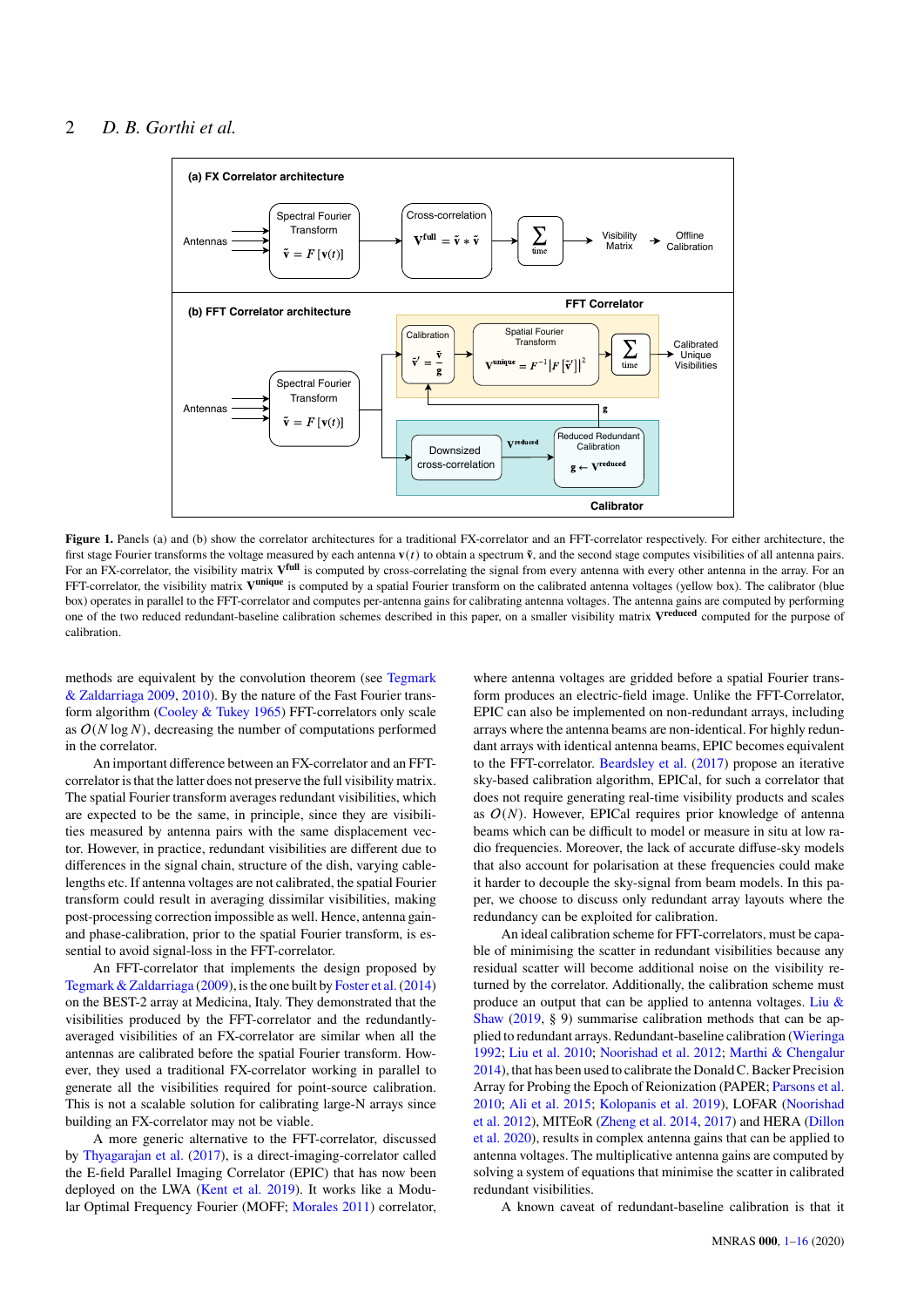can only yield relative antenna gains [\(Liu et al.](#page-15-21) [2010;](#page-15-21) [Dillon et al.](#page-15-29) [2018\)](#page-15-29) i.e, the equations can constrain the ratio of antenna gains but cannot determine their actual value. The system of equations has a null space with four degenerate parameters including the absolute amplitude and the phase of antenna gains. However, this is not a problem for calibrating voltages for the purpose of FFTcorrelation since it requires only relative calibration of antennas so that visibilities of redundant baselines can be averaged coherently. Absolute calibration, to determine the degenerate parameters, can still be performed offline with the visibilities generated by the FFTcorrelator.

Applications of redundant-baseline calibration, so far, had the full visibility matrix available for constructing the system of equations for calibration. However, redundant-baseline calibration does not inherently require all  $N(N - 1)/2$  visibilities measured at high signal-to-noise ratio (SNR). This paper explores two redundantbaseline calibration schemes that can use  $O(N \log N)$  computational resources for generating visibilities for the purpose of calibration and are henceforth referred to as *reduced redundant-baseline calibration* schemes.

The FFT-correlator architecture assumed in this paper is similar to the one proposed by [Zheng et al.](#page-15-8) [\(2014\)](#page-15-8). This is shown in Panel (b) of Figure [1.](#page-1-0) The first stage, computing a spectrum of antenna voltages, is similar to the FX-correlator architecture. The yellow boxed region shows the FFT-correlation where a spatial Fourier transform on calibrated voltages results in the timeintegrated unique visibilities of the array. Notice that the FFTcorrelator does not produce the full visibility matrix; the redundant baselines are averaged by the spatial Fourier transform.

The blue boxed region in Figure [1](#page-1-0) shows the *calibrator*, which is the main focus of this paper. It performs two functions: (a) crosscorrelate the baselines required for calibration in a manner similar to the second stage of an FX-correlator and (b) compute antenna gains by applying one of the two reduced redundant-calibration schemes on this set of visibilities. The computation- and resource-intensive stage of the calibrator is the first step of cross-correlating antenna pairs. The number of baselines that need to be cross-correlated in a given integration cycle determines the computational resources required by this stage of the calibrator. The reduced redundantbaseline calibration scheme employed by the calibrator dictates the set of visibilities that need to be cross-correlated and hence determines the size of the calibrator. Both the calibration schemes discussed in this paper can be adapted to a calibrator that scales as  $O(N \log N)$ , keeping the size of the calibrator comparable to the size of the FFT-correlator.

In the first reduced redundant-baseline calibration scheme, **low-cadence calibration**, the calibrator computes the full visibility matrix by cycling through baseline pairs. As an extreme example, if the computational resources allocated to the calibrator can only cross-correlate one antenna pair at a time, the low-cadence calibrator will generate the full visibility matrix by cycling through all the antenna pairs in the array. The full visibility matrix, constructed in this fashion, is then used for redundant-baseline calibration. While all the  $\sim N^2/2$  visibilities are used for redundant-baseline calibration, they are computed by using only a small fraction of the resources of an  $O(N^2)$  FX-correlator. By adjusting the integration time and the number of visibilities computed within each cycle, the computational resources required by a low-cadence calibrator can be limited to an  $O(N \log N)$  scaling.

*Reduced redundant-baseline calibration* 3

subset redundant calibration<sup>[1](#page-2-0)</sup>, is a generalisation of hierarchical redundant-baseline calibration described by [Zheng et al.](#page-15-8) [\(2014\)](#page-15-8) (see Appendix  $\bf{A}$ ). In subset redundant calibration, the calibrator computes a partial visibility matrix by cross-correlating only a limited set of antenna pairs. Redundant-baseline calibration is applied to this partial visibility matrix to estimate the antenna gains. For example, in highly redundant arrays, since the shortest baselines involve all the antennas in the array, it is often possible to compute antenna gains by performing redundant-baseline calibration on just the shortest baselines. Since only a subset of the full visibility matrix is generated for the purpose of calibration, this technique is called subset redundant calibration. Depending on the baseline-types chosen for redundant-baseline calibration, the computational resources required by such a calibrator can also be limited to an  $O(N \log N)$ scaling.

In the rest of this paper we attempt to show that the gains estimated using either low-cadence calibration or subset redundant calibration, are capable of minimising the scatter in the visibilities of redundant baselines. We lay out metrics for comparing the two reduced redundant-baseline calibration schemes and assessing their scalability to large-N arrays. Ultimately, we attempt to show that the calibrator design proposed here makes self-contained  $O(N \log N)$ correlators conceivable for future generation large-N arrays.

The layout of the rest of the paper is as follows: Section [2](#page-2-1) quantifies the parameters that are important for understanding the performance of either reduced redundant-baseline calibration method in our simulations (Section [3\)](#page-5-0). Sections [4](#page-5-1) and [5](#page-7-0) examine low-cadence calibration and subset redundant calibration, respectively, and discuss the limits within which they result in convergent gain solutions. Section [6](#page-10-0) compares the performance of both methods for arrays of various sizes and discusses the limitations and advantages of employing either method for calibrating large-N arrays. Section [7](#page-14-0) presents the conclusions of this paper.

# <span id="page-2-1"></span>**2 METRICS TO EVALUATE REDUCED REDUNDANT-BASELINE CALIBRATION**

Redundant-baseline calibration computes per-antenna complex gains by minimising the scatter in the visibilities of redundant baselines, which makes it a suitable calibration scheme for FFTcorrelators. It relies on the fact that pairs of antennas with the same beam patterns, spaced at equal distances, measure the same visibility. If  $V_{ij}$  is the visibility product of two antennas spaced a distance  $d$  apart in the East-West direction, then the visibility measured by two different antennas,  $V_{lm}$ , is the same as  $V_{ij}$  if they are also spaced a distance  $d$  apart in the same direction. In practice, this is often not true because of variations in amplifier gain, timing differences originating in the correlator, cable delays etc., that need to be calibrated. By comparing visibilities that are theoretically identical, it is possible to infer the calibration parameters for the antennas involved.

In the case of highly redundant arrays such as HERA, PAPER, CHIME, and the MWA Phase-II hexes, there are many more visibility measurements than unique baselines. This allows one to build a system of equations, which can be solved to estimate all the antenna calibration parameters. For the array layout shown in Figure [2,](#page-5-2) the system of equations can be constructed as<sup>[2](#page-2-2)</sup>:

The second reduced redundant-baseline calibration scheme,

<span id="page-2-0"></span> $1$  Shortened from subset redundant-baseline calibration

<span id="page-2-2"></span><sup>&</sup>lt;sup>2</sup> In general, all the measurements and variables in this system of equa-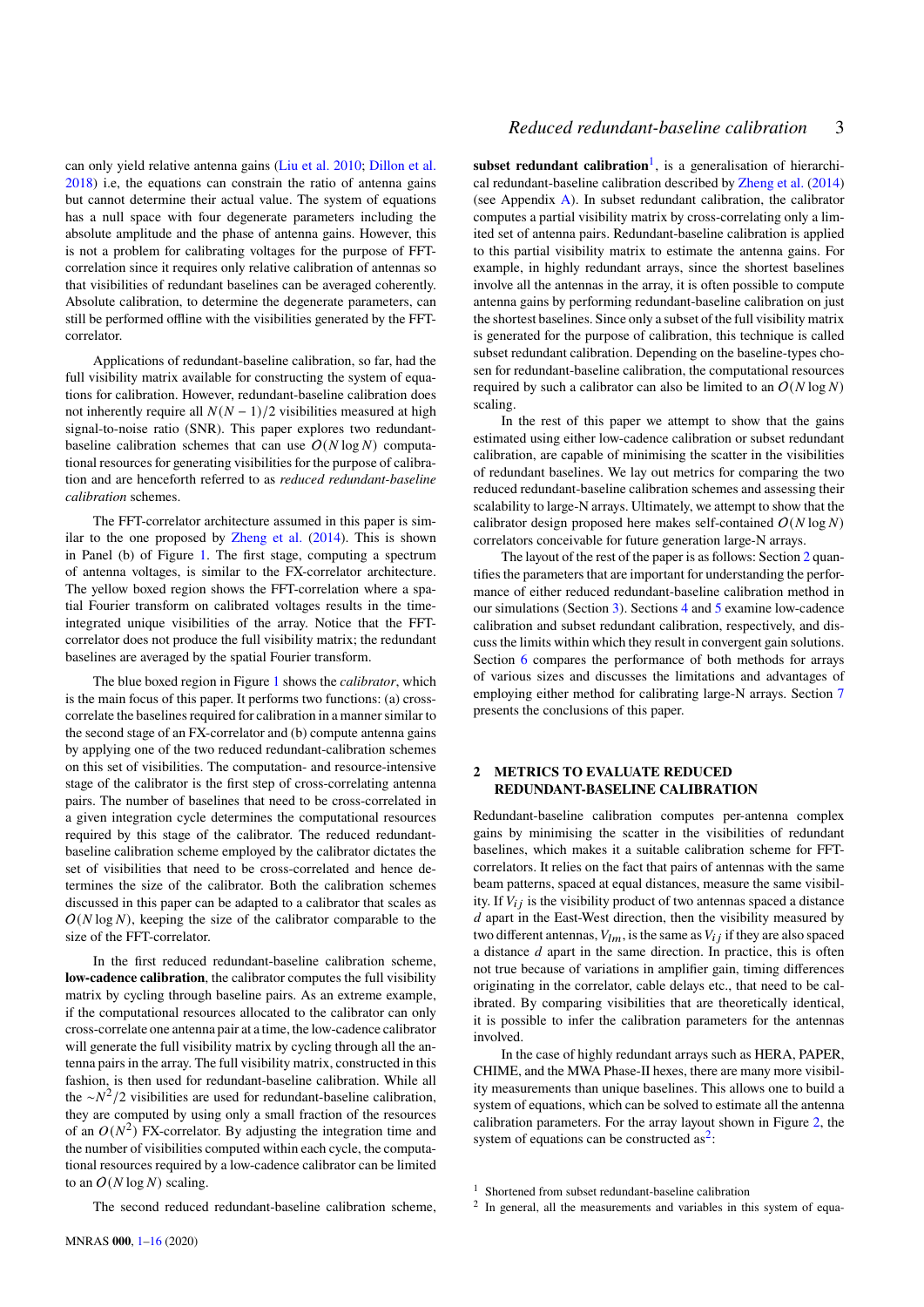$$
V_{01}^{\text{meas}} = g_0 g_1^* V_{\alpha}^{\text{true}} + n_{01}
$$
  
\n
$$
V_{12}^{\text{meas}} = g_1 g_2^* V_{\alpha}^{\text{true}} + n_{12}
$$
  
\n
$$
\vdots \quad \text{(baseline with } \mathbf{d}_{\alpha} = \mathbf{r}_0 - \mathbf{r}_1)
$$
  
\n
$$
V_{04}^{\text{meas}} = g_0 g_4^* V_{\beta}^{\text{true}} + n_{04}
$$
  
\n
$$
\vdots \quad \text{(baseline with } \mathbf{d}_{\beta} = \mathbf{r}_0 - \mathbf{r}_4)
$$
  
\n
$$
V_{05}^{\text{meas}} = g_0 g_5^* V_{\gamma}^{\text{true}} + n_{05}
$$
  
\n
$$
\vdots \quad \text{(baseline with } \mathbf{d}_{\gamma} = \mathbf{r}_0 - \mathbf{r}_5)
$$
  
\n
$$
V_{02}^{\text{meas}} = g_0 g_2^* V_{\delta}^{\text{true}} + n_{02}
$$
  
\n
$$
\vdots
$$

baselines separated by one or more antennas (1)

<span id="page-3-0"></span>

where  $V_{\alpha}^{\text{true}}$  is the unknown, model true visibility of all the baselines with a displacement vector  $\mathbf{d}_{\alpha}$ ,  $V_{\beta}^{\text{true}}$  is the unknown model true visibility of baselines with displacement vector  $\mathbf{d}_{\beta}$  and so on. Baselines with the same displacement vector are said to be of the same baseline-type.  $V_{ij}^{\text{meas}}$  is the visibility measured by the pair of antennas  $(i, j)$  in the field, and  $n_{ij}$  is the noise in that measurement. The per-antenna, complex gains denoted by  $g_i$  represent the calibration parameters of the antennas involved in measuring that visibility.

The redundant-baseline calibration process estimates the gains and models true visibilities that best describe the measured visibilities. When the full visibility matrix **V full** is used for the set of measured visibilities  $V_{i,i}^{\text{meas}}$ , the  $V_{\alpha}^{\text{true}}$  returned by the redundantbaseline calibration process represents the minimum-scatter average visibility for that unique baseline-type.

The system of equations in Equation [1](#page-3-0) can also be built using the visibility matrix computed by the calibrator **V reduced**. In the case of low-cadence calibration, this set of visibilities may have a lower SNR than the full visibility matrix due to smaller integration times in the calibrator. In case of subset redundant calibration, this set of visibilities is smaller than the full visibility matrix (but sufficient to determine and over-constrain all the variables in the system of equations) due to fewer cross-correlations computed by the calibrator. The  $V_{\alpha}$ s estimated by either reduced redundant-baseline calibration schemes are discarded and only the antenna gains are used to calibrate voltages for the spatial Fourier transform. The redundantbaseline averaged visibilities for all unique baseline-types are computed by the FFT-correlator.

For the purpose of this paper, it is useful to consider an intermediate hypothetical step in the spatial Fourier transform where the redundant baselines have not yet been averaged. At this stage, the visibilities in the FFT-correlator would be equivalent to the calibrated visibilities of an FX-correlator. The baseline averaging stage within the FFT-correlator, that generates **V unique**, can be written in terms of the full visibility matrix as:

<span id="page-3-1"></span>
$$
V_{\alpha}^{\text{unique}} = \frac{1}{N_{\alpha}} \sum_{(i,j) \in \alpha} \frac{V_{ij}^{\text{full}}}{g_i g_j^*}
$$
 (2)

where  $N_{\alpha}$  is the number of redundant baselines that contribute

tions have a time and frequency dependence. We have omitted writing this explicitly for notational convenience.

to that baseline-type. Since it is easier to quantify the effect of calibration on visibilities than on voltages, we use this equation to represent the process of calibration in the FFT-correlator.

Another difference between traditional redundant-baseline calibration and reduced redundant-baseline calibration, that is evident from Equation [2,](#page-3-1) is that the latter estimates antenna gains from a different set of visibilities (**V reduced**) than what they are finally applied to  $(V^{\text{full}})$ . In this section we discuss two metrics that will help in evaluating the effect of this: (a) the uncertainty in estimated antenna gains and (b) scatter in visibilities calibrated by a reduced redundant-baseline calibration process.

The uncertainty in antenna gains has to decrease or remain constant with increase in array size, for the reduced redundant-baseline calibration scheme, and consequently the calibrator design, to be scalable to large arrays. Moreover, the uncertainty in the estimated gains can be expressed in terms of the SNR of the measured visibilities and the number of baselines used in the calibration process, providing us with a convenient metric to directly compare lowcadence calibration and subset redundant calibration. The overall uncertainty in the redundant-baseline averaged calibrated visibilities comes from both the noise in the measured visibilities and the uncertainty in the estimated gains. A quantitative measure of the antenna gain uncertainty will help us estimate the contribution of gain errors to the overall error in the calibrated visibilities.

The scatter in visibilities post-calibration is a direct probe of the effectiveness of the reduced redundant-baseline calibration process in estimating gains that can calibrate antenna voltages for the FFT-correlation. The spatial Fourier transform averages the visibilities of redundant baselines (Equation [2\)](#page-3-1) converting any residual scatter into noise in the estimated visibilities. Hence, quantifying the post-calibration scatter will help us evaluate the performance of either reduced redundant-baseline calibration scheme with respect to traditional redundant-baseline calibration.

An important mathematical detail, before delving into the metrics that assess reduced redundant-baseline calibration schemes, is that the system of equations represented by Equation [1](#page-3-0) is not linear. [Wieringa](#page-15-20) [\(1992\)](#page-15-20) suggests a logarithmic approach to linearizing which can be written as:

<span id="page-3-2"></span>
$$
\ln V_{ii}^{\text{meas}} = \ln g_i + \ln g_j^* + \ln V_{\alpha}^{\text{true}} + n'_{ii}
$$
\n(3)

The noise parameter  $n'_{ij}$ , evaluates to a non-Gaussian error that depends on the SNR of the measured visibilities. [Liu et al.](#page-15-21) [\(2010\)](#page-15-21) discuss the noise-bias in antenna gains due to this non-Gaussianity, and propose another approach based on Taylor expanding the variables around a starting point. This paper employs a widely used third approach, called omnical [\(Zheng et al.](#page-15-8) [2014;](#page-15-8) [Ali et al.](#page-15-25) [2015;](#page-15-25) [Li et al.](#page-15-30) [2018;](#page-15-30) [Dillon et al.](#page-15-28) [2020\)](#page-15-28), that was originally developed for the MITEoR experiment. We use the logarithmic approach to make theoretical arguments about the nature of gain solutions since constant coefficients make the system of equations easier to analyse. However, simulations run to test these arguments and the plots shown in this paper have been generated by employing the omnical algorithm that is not noise-biased. In general, most of the results presented in this paper are not dependent on the solving technique used.

# **2.1 Uncertainty in Antenna Gains**

The uncertainty in the antenna gains, estimated by solving a system of equations, is given by the variance-covariance matrix (covariance matrix henceforth). The linearized system of equations shown in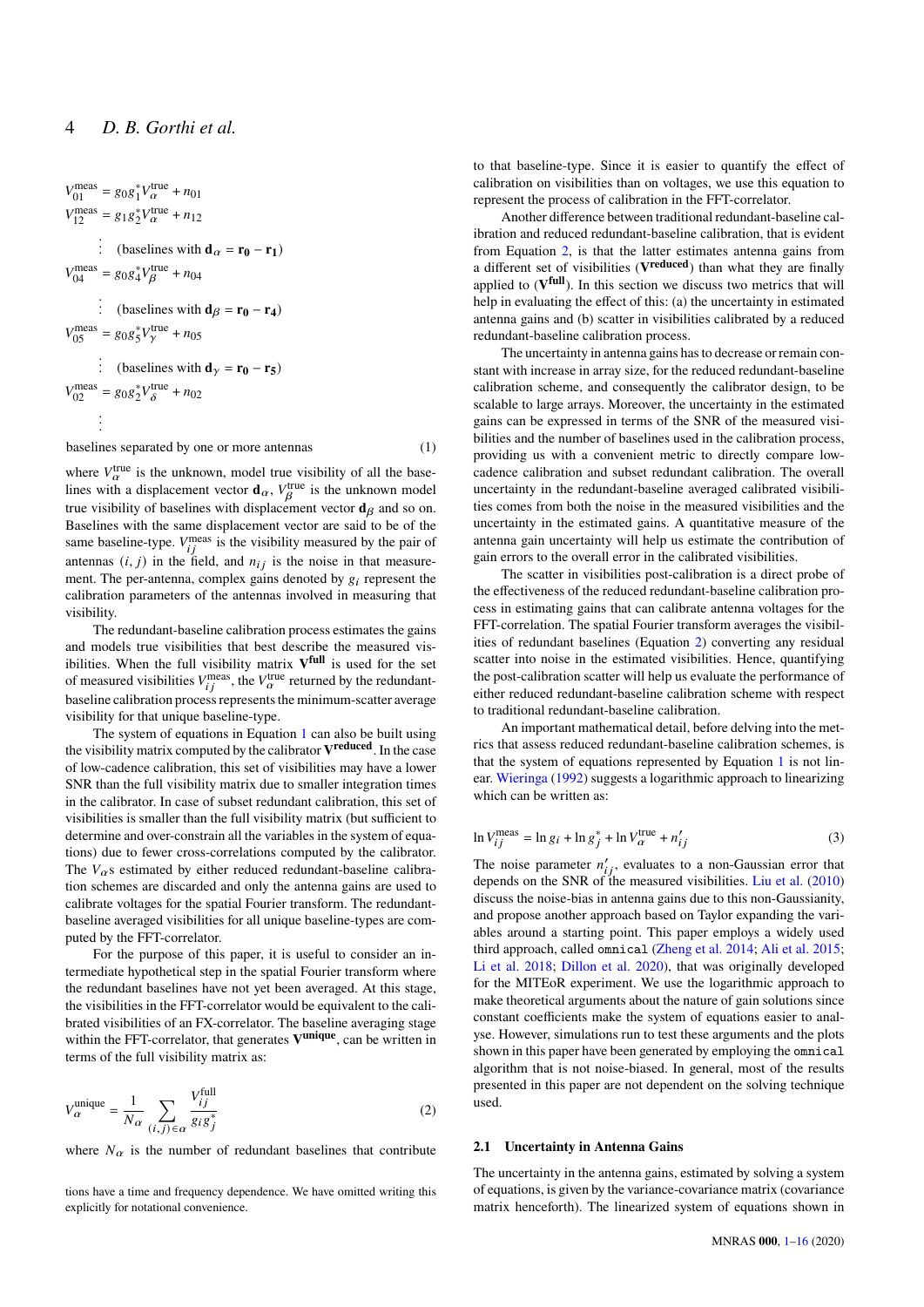Equation [3](#page-3-2) can be written in matrix notation as  $Ax+n = b$  where A is a constant complex-valued matrix of dimensions  $N_m \times N_v$  ( $N_m$  is the number of measured visibilities and  $N_v$  is the number of variables). **x**, **b** and **n**<sup>'</sup> are one-dimensional matrices of the variables (log-gains and log-unique-visibilities), measured quantities (log-visibilities) and noise in each measurement respectively. The covariance matrix **C** (of dimensions  $N_v \times N_v$ ) for the estimated variables is given by:

<span id="page-4-0"></span>
$$
\mathbf{C} = \left\langle \mathbf{x} \mathbf{x}^{\dagger} \right\rangle = \left( \mathbf{A}^{\dagger} \mathbf{N}^{-1} \mathbf{A} \right)^{-1} \tag{4}
$$

The diagonal of the covariance matrix gives the variance in estimated variables, including antenna gains. The noise covariance matrix ( $N = \langle nn^{\dagger} \rangle$ ), is a statistical estimate of the noise in the measurement matrix **b**. The matrix **n** cannot be measured and can only be estimated from the thermal noise expected in the measurements.

The covariance matrix **C** reflects the covariance between all variables returned by the reduced redundant-baseline calibration process. Since the calibrator uses only the antenna gains and discards the model visibilities estimated by redundant-baseline calibration, the covariance matrix of interest is the *marginalised* covariance (**C** 0 ) of just the antenna gain solutions. Assuming all variables are normally distributed, the marginalised covariance matrix for a subset of variables is given by the rows and columns of the variables of interest. Hence, the marginalised covariance matrix of the gain solutions is given by the first  $N$  rows and columns of the covariance matrix in Equation [4,](#page-4-0) where  $N$  is the number of antennas in the array.

[Liu et al.](#page-15-21) [\(2010,](#page-15-21) § 2.4) derive the noise covariance matrix for the logarithmic approach to linearizing (Equation [3\)](#page-3-2) under the assumptions that the measured visibilities have a high SNR, and that the noise in the measured visibilities is uncorrelated between baselines, Gaussian in nature and similar across all baseline-types. This noise covariance matrix evaluates to:

$$
\mathbf{N} \approx (\text{SNR})^{-2} \mathbf{I} \tag{5}
$$

under the additional assumption that all the baselines in the array have the same average SNR. In general, this assumption does not hold when observing a real sky. However, in this paper, we only use SNR in the context of other array-averaged parameters, for which this assumption is justified. Since we have assumed that the noise is uncorrelated between baselines, the noise covariance matrix is just proportional to the identity matrix **I**.

Substituting the noise covariance matrix into Equation [4,](#page-4-0) and taking the first  $N$  rows and columns of the covariance matrix, which we denote by  $(A^{\dagger}A)^{-1}$  $(N \times N)$ , we get the covariance of antenna gains. The diagonal of this matrix represents the variance or uncertainty in the estimated antenna gains.

<span id="page-4-1"></span>
$$
\sigma_g^2 \approx (\text{SNR})^{-2} \text{ diag}\left[ \left( \mathbf{A}^\dagger \mathbf{A} \right)_{(N \times N)}^{-1} \right] \tag{6}
$$

The two reduced redundant-baseline calibration schemes effect the uncertainty in gains according to the above equation. In low-cadence calibration, the lower SNR of visibilities in the calibrator result in higher gain variance as compared to traditional redundant-baseline calibration. In subset redundant calibration, only a sub-matrix of **A** is used for calibration, again resulting in antenna gains with a higher variance.

The matrix  $(A^{\dagger}A)$  is nearly diagonal (small off-diagonal terms), with each entry equal to the number of equations in which

the corresponding variable is involved. When redundant-baseline calibration is performed using the full visibility matrix, the first  $N$  diagonal entries of this matrix are each equal to  $N$  since every antenna is involved in  $N$  equations. At constant SNR, this results in the following scaling for gain variance:

<span id="page-4-2"></span>
$$
\sigma_g^2 \propto \frac{1}{N} \tag{7}
$$

In Sections [4](#page-5-1) and [5](#page-7-0) we derive a scaling relation for the variance in gains estimated using a  $O(N \log N)$  calibrator that implements lowcadence calibration and subset redundant calibration respectively, and compare it with the above relation.

### <span id="page-4-3"></span>**2.2 Scatter in Visibilities of Redundant Baselines**

The spatial Fourier transform in an FFT-correlator, which decreases the computational scaling from  $O(N^2)$  to  $O(N \log N)$ , averages the visibilities of redundant baselines. Hence, the post-calibration residual scatter in redundant visibilities is an important metric for assessing the gains estimated by a reduced redundant-baseline calibration process.

The scatter in redundant visibilities is quantified by the reduced  $\chi^2$  of antenna gains and model visibilities  $(\chi^2_r)$  which is given by:

$$
\chi_r^2 = \frac{1}{\text{DoF}} \sum_{(i,j) \in \alpha, \forall \alpha} \frac{\left| V_{ij}^{\text{meas}} - g_i g_j^* V_{\alpha}^{\text{true}} \right|^2}{\sigma_{ij}^2} \tag{8}
$$

where  $\sigma_{ij}^2$  is the variance of the noise in measured visibilities,  $n_{ij}$ in Equation [1.](#page-3-0) DoF is the degrees of freedom in this system of equations given by:

$$
DoF = Nobs - N - Nubl + 2
$$
\n(9)

 $N_{\rm obs}$  is the total number of cross-correlations computed (or number of visibility measurements),  $N$  is the number of antennas in the array and  $N_{\text{ubl}}$  is the number of unique baseline-types in the system of equations. The additional offset by two accounts for the number of degenerate parameters in the system of equations representing a single-polarisation [\(Dillon et al.](#page-15-29) [2018,](#page-15-29) [2020\)](#page-15-28).

The reduced redundant-baseline calibration process within the calibrator is setup to minimise the  $\chi^2$  between the visibility matrix computed by the calibrator **V reduced** and the estimated gains and model true visibilities. In an array with identical antennas and perfect redundancy, we expect this  $\chi^2_r$  to evaluate to one.

The estimated gains, however, apply to antenna voltages prior to the spatial Fourier transform which computes a different visibility matrix **V unique** than that used in the reduced redundant-baseline calibration process. Hence, the  $\chi^2$  evaluated using the gains estimated by the reduced redundant-baseline calibration process, model visibilities computed by the FFT-correlator (estimated using Equa-tion [2\)](#page-3-1) against the  $V_{ii}^{meas}$  drawn from the full visibility matrix computed by an FX-correlator, is a useful a metric to assess the effectiveness of the estimated gains in calibrating the whole array.

In Section [6,](#page-10-0) we use the  $\chi^2$  computed in this way to compare the performance of reduced redundant-baseline calibration to traditional redundant-baseline calibration with the full visibility matrix.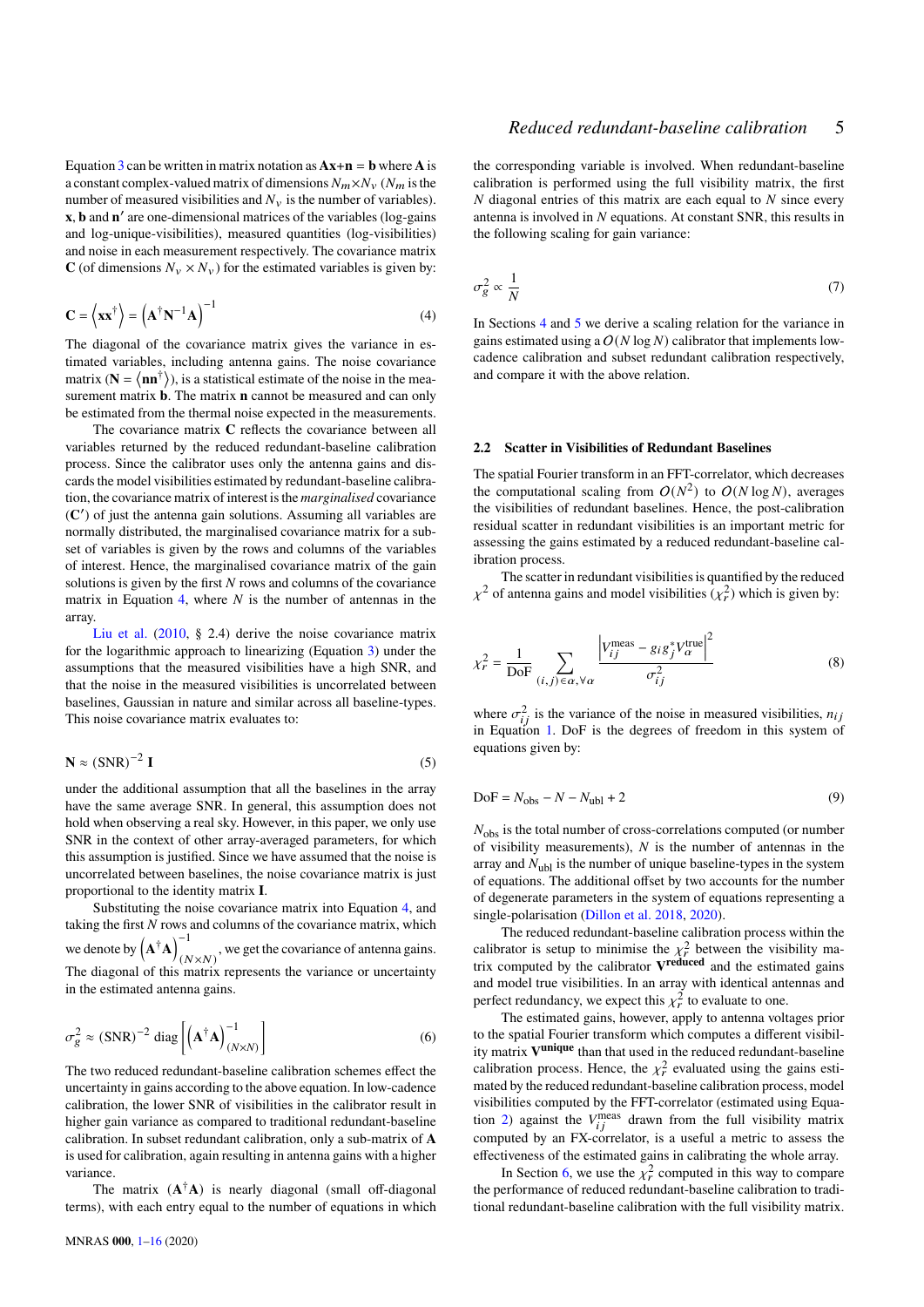

<span id="page-5-2"></span>East-West

**Figure 2.** A hexagonal redundant array that is loosely based HERA; is used as a prototype for demonstrating the properties of reduced redundantbaseline calibration in this paper. Three different redundant baseline groups are marked by blue, orange and grey arrows.

# <span id="page-5-0"></span>**3 SIMULATION**

In the following sections, we discuss the performance of lowcadence calibration and subset redundant calibration using simulated visibilities and antenna gains. We use hexagonal array layouts, like the one shown in Figure [2,](#page-5-2) with varying number of antennas for the simulations. Though this layout is loosely based on HERA (see [Dillon & Parsons](#page-15-31) [\(2016\)](#page-15-31)), we expect the derived trends to hold for any two dimensional redundant array layout. We assume perfect redundancy in the array and identical antenna beams.

The simulations start by generating a set of true visibilities for all the unique baseline-types and a set of gains for all the antennas in the array. These simulated true visibilities have a random constant average amplitude across all baseline-types, are constant in time and uncorrelated between baseline-types. While this does not reflect a real sky signal, it is sufficient for the purpose of this paper because redundant-baseline calibration only has a weak dependence on the actual signal observed. The simulated antenna gains are Gaussiandistributed, with an average amplitude of 1. The antenna-to-antenna variation, or gain scatter, is assumed to be at the ∼10% level which was found to be typical for HERA antennas [\(Kern et al.](#page-15-32) [2020\)](#page-15-32).

The process of calibration in the FFT-correlator (first step in the yellow boxed region of Figure [1\)](#page-1-0), is simulated by applying the estimated gains to the full visibility matrix. This is equivalent to applying the gains to individual antenna voltages and cross-correlating them. The full visibility matrix computed by an FX-correlator, **V full** , is generated by multiplying the simulated gains and true visibilities and adding Gaussian random noise. In the simulations where an explicit SNR for the visibilities is not mentioned, we have assumed an SNR of 10 even though a more favourable SNR is expected in practice. The visibilities produced by the FFT-correlator **V unique** are generated by applying the gains estimated by one of the reduced redundant-baseline calibration processes to this full visibility matrix (Equation [2\)](#page-3-1).

For low-cadence calibration, the visibility matrix computed within the calibrator, **V reduced**, is generated by adding higher amplitude Gaussian noise to the multiplied gains and true visibilities. For subset redundant calibration, this visibility matrix is generated by choosing the visibilities of the selected antenna pairs from the full visibility matrix. Reduced redundant-baseline calibration is performed on this visibility matrix using the omnical algorithm, with a damping factor of 0.3 and convergence criteria of 10−10. The amplitude and phase degeneracies of the resulting gains are fixed by comparing with the amplitude and phase of the simulated input gains. Unless otherwise specified, the variance of antenna gains is computed by running 256 simulations with the same underlying gains and different realisations of true visibilities.

### <span id="page-5-1"></span>**4 LOW-CADENCE CALIBRATION**

Low-cadence calibration is a reduced redundant-baseline calibration scheme that estimates antenna gains from visibilities that have been computed in a round-robin fashion. The calibrator in Figure [1](#page-1-0) cross-correlates the baselines required for calibration, but the computational resources allocated to it cannot scale faster than  $O(N \log N)$ . The computational resources required to compute visibilities is determined by the number of baselines that need to be cross-correlated *simultaneously*. By decreasing the number of antenna pairs that need to be correlated at a time, the computational resources required by the calibrator can be reduced. The full visibility matrix is populated after a few cycles and this is used to redundantly calibrate the array. Since redundant-baseline calibration can only be performed once in a given number of cross-correlation cycles, this calibration scheme is called low-cadence calibration.

The size of a low-cadence calibrator is determined by two parameters– the time period available for generating the full visibility matrix within the calibrator  $(t_{\text{cal}})$  and the integration time allotted to each cycle  $(t_{int})$ . These are related by the equation:

$$
t_{\rm cal} = N_{\rm cycle} \times t_{\rm int} \tag{10}
$$

where  $N_{\text{cycle}}$  is the number of integration cycles taken by the calibrator to populate the full visibility matrix. The size of the lowcadence calibrator is inversely proportional to  $N_{\text{cycle}}$  i.e., for a small calibrator size we require a large  $t_{\text{cal}}$  and a small  $t_{\text{int}}$ .

Redundant-baseline calibration operates under the assumption that antenna gains and true visibilities are constant during the time period required to compute all the visibilities involved in the system of equations. For an FX-correlator, this is equal to the integration time of the full visibility matrix which is usually smaller than the inherent gain variability, and necessarily smaller than the time period over which the visibilities evolve due to a constantly rotating sky. For a low-cadence calibrator, the constancy of antenna gains and true visibilities within a calibration cycle has to be manually enforced.

The upper limit of  $t_{\text{cal}}$  is set by the inherent gain variability of the array, which could depend on numerous factors including the analog signal chain, the radio frequency interference environment and the precision of antenna gains required for the science application. If the time taken to generate the full visibility matrix is larger than the interval within which gains can be assumed to be constant, redundant-baseline calibration can result in erroneous gain solutions. If the time period of gain variability is large, it is possible that the true visibilities change within this period. However, to preserve redundancy we only require that all pairs of antennas with the same baseline be correlated simultaneously. Since this is necessarily always less than  $N$  visibilities, a calibrator which can  $cross-correlate$  at least  $N$  baselines can accommodate the largest redundant-baseline group in the array and satisfy this condition.

A realistic lower limit for  $t_{\text{cal}}$  is the integration time of visibilities in the FFT-correlator. Within this period, the assumption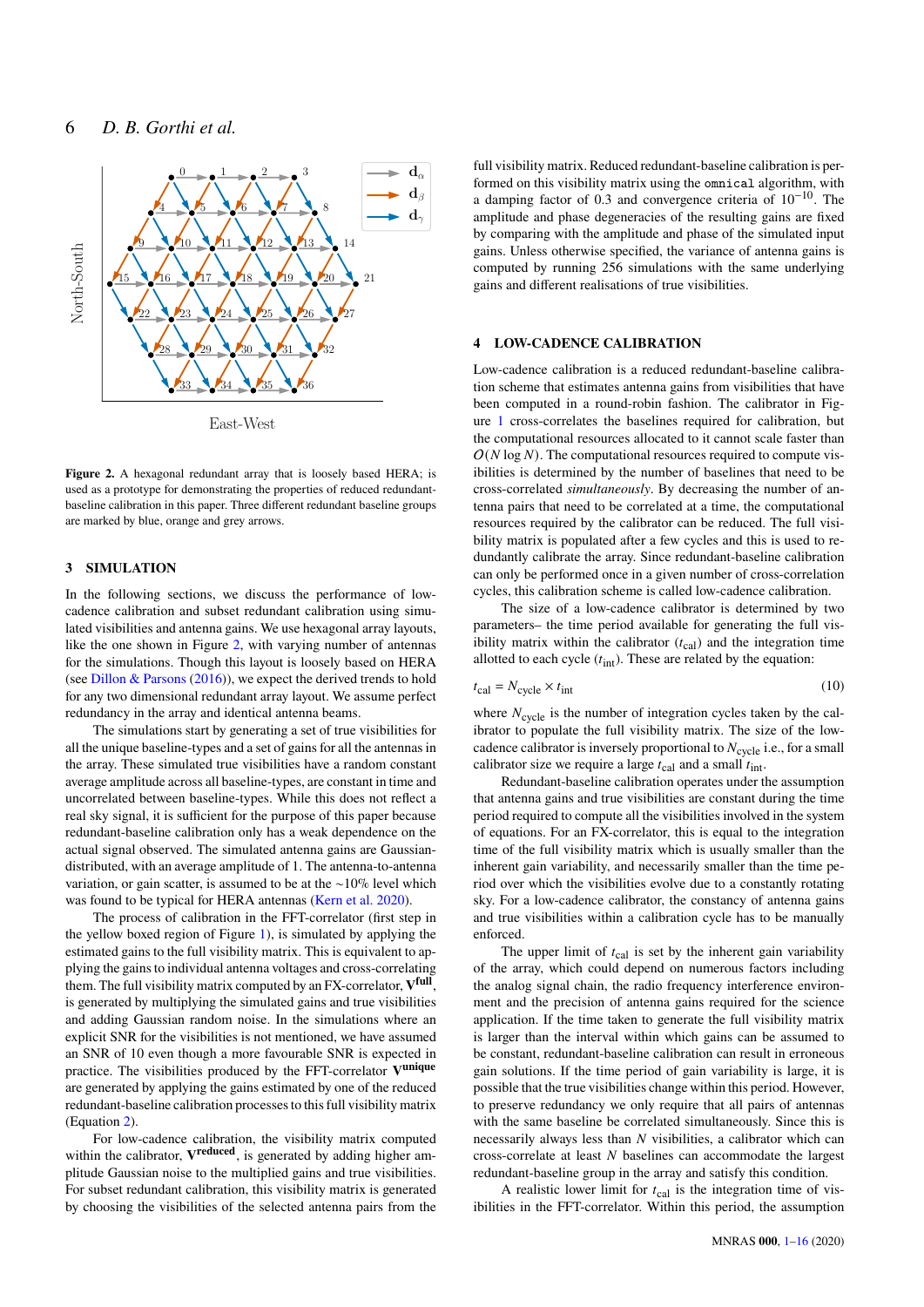

<span id="page-6-0"></span>**Figure 3.** Relationship between the variance of antenna gains and the SNR of visibilities used for low-cadence calibration. The dashed line represents the inverse square relationship predicted by Equation [6](#page-4-1) and the boxes show the results of simulation. The estimated variance of antenna gains in each simulation, is a distribution of  $N$  points, where  $N$  is the number of antennas in the array. The upper and lower limits of the 'box' represent the upper and lower quartiles of the distribution. The horizontal bar within the box represents the mean of the distribution, and the whiskers show the total range of the estimated gain variances. At high SNR the gain variance follows the theoretically expected trend. At low SNR the variance is higher than the predicted value and becomes solver dependent because the  $\chi^2$  is not effectively minimised by the solver.

of constant antenna gains and true visibilities holds and redundantbaseline calibration can be solved using the algorithms currently available. While  $t_{\text{cal}}$  can theoretically be set to a smaller value, it could unnecessarily increase the size of the calibrator by decreasing  $N_{\text{cycle}}$  for a given  $t_{\text{int}}$ .

#### **4.1 Scaling in Gain Variance with Integration Time**

The relationship between integration time and SNR of a measured visibility is given by the radiometer equation (see [Thompson, Moran](#page-15-33) [& Swenson](#page-15-33) [2017,](#page-15-33) Appendix 1.1). Substituting the radiometer equation into the variance of antenna gains in Equation [6](#page-4-1) we get:

$$
\sigma_g^2 \approx (\text{SNR})^{-2} \text{ diag}\left[\left(\mathbf{A}^\dagger \mathbf{A}\right)_{(N \times N)}^{-1}\right] \times \left(\sqrt{t_{\text{int}}}\right)^{-2} \text{ diag}\left[\left(\mathbf{A}^\dagger \mathbf{A}\right)_{(N \times N)}^{-1}\right] \propto \frac{1}{t_{\text{int}}} \tag{11}
$$

which quantifies the variance of the antenna gains estimated by performing redundant-baseline calibration on visibilities integrated for a given duration. A shorter integration time leads to lower SNR in the measured visibilities and consequently, a higher variance in the antenna gains.

Figure [3](#page-6-0) shows the trend in estimated gain variance with the average SNR of all the visibilities in an array. Each box in the figure represents the distribution of gain variance over all antennas in the array and has been generated assuming that all the baseline-types in the array have the same specified SNR. When the average SNR of visibilities is high, the estimated antenna gain variance follows the expected inverse square relationship. At low SNR, when the theoretical gain variance estimated using Equation [6](#page-4-1) becomes com-



<span id="page-6-1"></span>**Figure 4.** Relationship between distribution of gain variance and SNR of visibilities used in low-cadence calibration. The four different colours represent hexagonal arrays of various sizes; legend shows the number of antennas in each layout. The solid lines represent the theoretical trend predicted by Equation [6](#page-4-1) and the boxes show the distribution of gain variance obtained from simulation (see Figure [3](#page-6-0) for explanation). The threshold SNR, below which the variance deviates from the theoretical trend, is dependent on the number of antennas in the array.

parable to the antenna-to-antenna scatter in gains squared (∼0.01 for this simulation), redundant-baseline calibration fails at estimating antenna gains. Below a threshold SNR, that is set by the gain scatter, the inverse square relationship breaks down and the variance of estimated antenna gains becomes dependent on the solver. That is, the logarithmic approach, Taylor expansion approach, and omnical algorithms of linearizing the system of equations, result in different deviations from the given trend. This is because each algorithm minimises  $\chi^2$  in a different way and none of them are effective at converging to the solution.

#### **4.2 Scaling in Gain Variance with an**  $O(N \log N)$  Calibrator

Figure [4](#page-6-1) shows the trend in gain variance with SNR of measured visibilities for hexagonal layouts with different number of antennas. The variance is suppressed by a factor of  $N$  as the number of antennas in the array increase, because of the  $(A^{\dagger}A)^{-1}$  $(N \times N)$  term in Equation [6.](#page-4-1) Notice that in larger arrays, the gain variance follows the theoretical trend even when the SNR of measured visibilities is less than one.

<span id="page-6-2"></span>The threshold SNR below which the gain variance diverges from the theoretical prediction, changes with the number of antennas in the array.When the theoretical gain variance is less than the square of the expected gain scatter, the gain variance follows the inverse square relationship *even when the SNR of measured visibilities is less than one*. This result is important because it allows low-cadence calibration to be scaled to extremely large arrays.

Say, the computational resources allocated to the calibrator are restricted to scale similarly as the FFT-correlator. The calibrator cross-correlates  $pN \log N$  baselines in each integration cycle, where  $p$  is a pre-factor (like a proportionality constant) to convert the  $O(N \log N)$  scaling into number of baselines. A larger pre-factor would result in a larger calibrator size. For a fixed interval of calibra-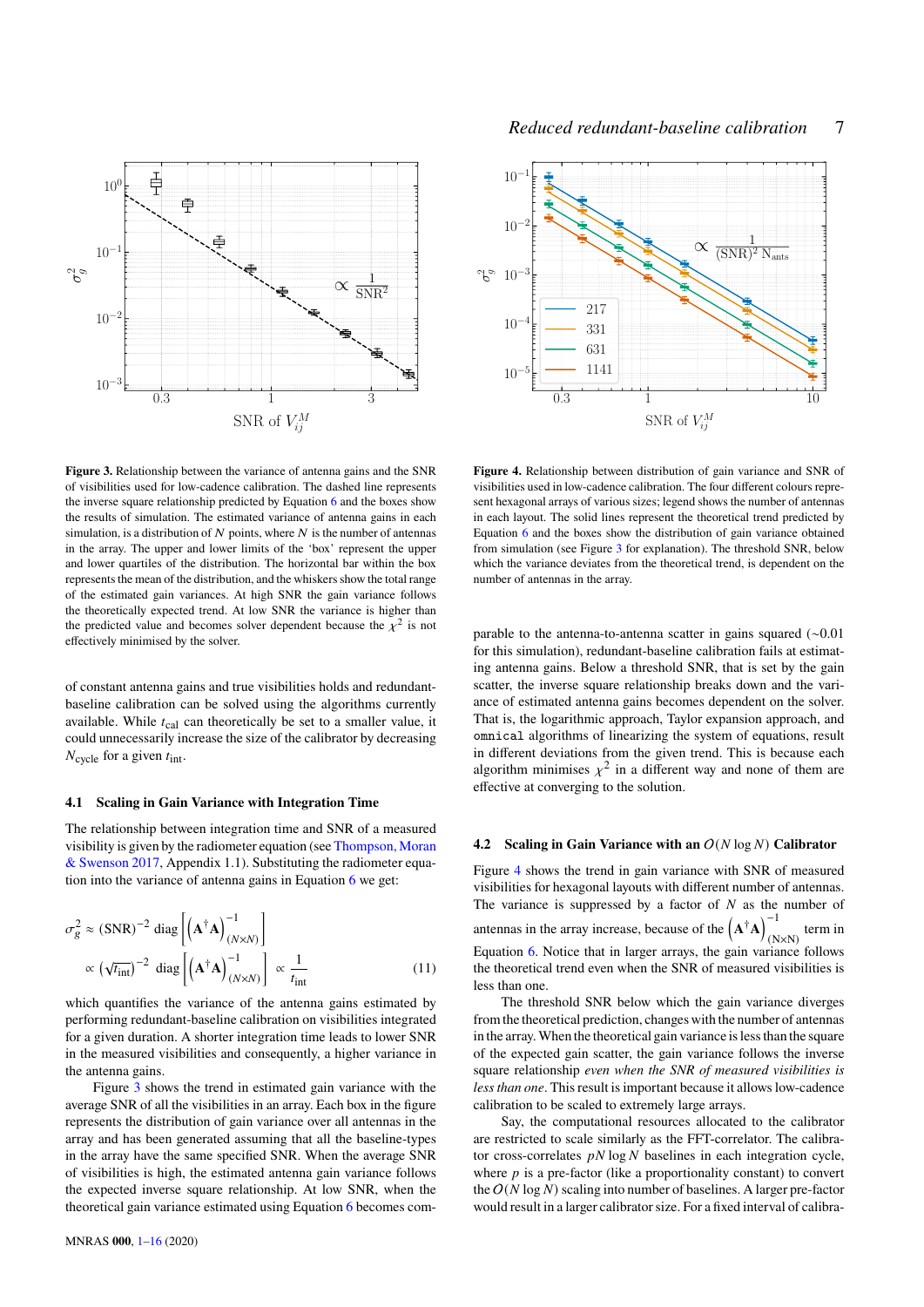tion  $t_{\text{cal}}$ , the integration time is smaller for larger arrays according to the scaling:

<span id="page-7-1"></span>
$$
t_{\rm int} = \left(\frac{pN\log N}{N^2/2}\right)t_{\rm cal} = \left(\frac{2p\log N}{N}\right)t_{\rm cal}
$$
 (12)

Hence, even if the interval of calibration is large, the multiplying factor might become small enough to push the SNR of measured visibilities to less than one. Substituting the result of Equation [12](#page-7-1) into Equation [11,](#page-6-2) we get:

<span id="page-7-2"></span>
$$
\sigma_g^2 \propto \left(\frac{N}{2p \log N} \cdot \frac{1}{t_{\text{cal}}}\right) \frac{1}{N} \propto \left(\frac{1}{p \log N}\right) \cdot \frac{1}{t_{\text{cal}}}
$$
(13)

which shows that the antenna gain variance improves with array size even at constant  $t_{\text{cal}}$ . That is, even though the SNR of measured visibilities might decrease to a value less than one, the antenna gain variance decreases. The price that one pays for not using  $O(N^2)$ resources for calibration is that the precision in antenna gains scales more slowly as compared to that of redundant-baseline calibration with the full visibility matrix which is given by Equation [7.](#page-4-2)

Low-cadence calibration is a calculated way of trading computational resources for precision in the antenna gain solutions. As long as the size of the calibrator scales faster than  $O(N)$  with the size of the array, the variance in antenna gains decreases with increase in the number of antennas. A potential drawback of low-cadence calibration, especially when applied to arrays with over 10,000 antennas, is the time taken by a linearized solver to result in convergent gains. [Dillon et al.](#page-15-28) [\(2020\)](#page-15-28) show that the time taken by the omnical algorithm scales as  $O(N^2)$  when the solver has to optimise  $N^2$  baselines. If the time interval between calibration cycles  $t_{\text{cal}}$ can be proportionally decreased, it might still be possible to obtain real-time solutions. However,  $t_{\text{cal}}$  is usually set by the inherent gain variability in the array which might not be scalable with array size. One way of addressing this issue, is to look at redundant-baseline calibration with a limited set of baselines.

#### <span id="page-7-0"></span>**5 SUBSET REDUNDANT CALIBRATION**

The spatial Fourier transform in an FFT-correlator averages visibilities of redundant baselines. Traditional redundant-baseline calibration assumes that all the  $\sim N^2/2$  cross-correlation products are available for calibration, which could be non-viable to compute for large-N arrays. Subset redundant calibration is a reduced redundantbaseline calibration scheme that attempts to estimate antenna gains from visibilities of only a limited set of baseline-types. This section examines the effect of not using all baselines for redundant-baseline calibration on the variance of estimated antenna gains.

While considering baselines for subset redundant calibration, it is useful to distinguish between baseline-types (or unique baselines) and redundant baseline groups. A baseline-type that a particular antenna pair belongs to is specified by the displacement vector between the two antennas. A redundant baseline group consists of all the antenna-pairs that have the same baseline vector. For instance, Figure [2](#page-5-2) shows three different baseline-types with displacement vectors pointing East (grey), Southeast (blue) and Southwest (orange). Each baseline-type has 30 different antenna pairs in its redundant baseline group, marked in arrows of the same colour.

### **5.1 Brief Discussion on Using Short Baselines**

The short baseline-types are important in subset redundant calibration for two main reasons: (a) they involve all the antennas in the array, allowing redundant-baseline calibration on just these visibilities to estimate all the antenna gains and (b) the redundant baseline groups of these baseline-types are larger than the longer baselinetypes. For example, in the layout shown in Figure [2,](#page-5-2) there are 30 baselines in each of the redundant baseline groups that belong to the shortest three baseline-types, while there are only 4 baselines that belong to the group formed by the baseline-type like (0, 31). This is important for subset redundant calibration because every new baseline-type added to the system of equations requires a new variable in the form of the unique visibility for that baseline-type. Since the short baselines have a higher ratio of redundant baselines (measurements) to unique visibilities (variables), they contribute more to constraining the gain solutions.

In addition to this, at low radio frequencies, the short baselines pick up the bright diffuse emission from our galaxy and have high SNR visibilities. As shown in Equation [6,](#page-4-1) this suppresses gain variance and results in higher precision gain solutions. [Orosz et al.](#page-15-34) [\(2018\)](#page-15-34) discuss other advantages of using only short baselines from the perspective of non-redundancies in a realistic array layout. They argue that calibration errors affect the inferred power spectrum, and contamination worsens when longer baselines are included in the redundant-baseline calibration process. [Li et al.](#page-15-30) [\(2018\)](#page-15-30) point out that redundant-baseline calibration performs better than sky-based calibration at low radio frequencies, partly because short baselines have to be ignored for sky-based calibration due to poor diffuse sky models. On the other hand, the shorter baselines are more susceptible to systematic errors like antenna cross-coupling [\(Kern et al.](#page-15-35) [2019\)](#page-15-35) and may be more non-redundant than the longer baselines [\(Dillon et al.](#page-15-28) [2020\)](#page-15-28) in a realistic array layout.

A practical subset redundant calibrator would cross-correlate a combination of short and long baselines that produces the best estimate of antenna gains for the array. Since the voltages from all the antennas are available to the subset redundant calibrator, the combination of baselines that it needs to compute can also dynamically change with time/day of observation. In this paper, the baselines used to perform subset redundant calibration are considered in the order of baseline length from shortest to longest. That is, a smaller calibrator preferentially cross-correlates only the shorter baselines. However, the results presented in this section apply to combinations of short and long baselines as well.

### **5.2 Degeneracy Criterion**

When using a limited set of baselines for redundant-baseline calibration, it is important to ensure that there are sufficient number of measurements to determine all the variables. The solution space of Equation [1](#page-3-0) has a null space with four degenerate parameters [\(Wieringa](#page-15-20) [1992;](#page-15-20) [Liu et al.](#page-15-21) [2010;](#page-15-21) [Dillon et al.](#page-15-29) [2018\)](#page-15-29) – (a) the absolute amplitude of the gains (or the sum of all gains), (b) the absolute phase of the gains (or the sum of all gain phases), (c) the phase slope of the gains in the  $x$  direction and (d) the phase slope of the gains in the *y* direction.

When selecting baselines for subset redundant calibration, it is important to verify that the null space of the solution set is restricted to these four degenerate parameters. Introducing more degeneracies allows the gain solutions to vary in that dimension and could require future corrections. If the additional degeneracy does not have a physical interpretation this may not even be possible. For a hexagonal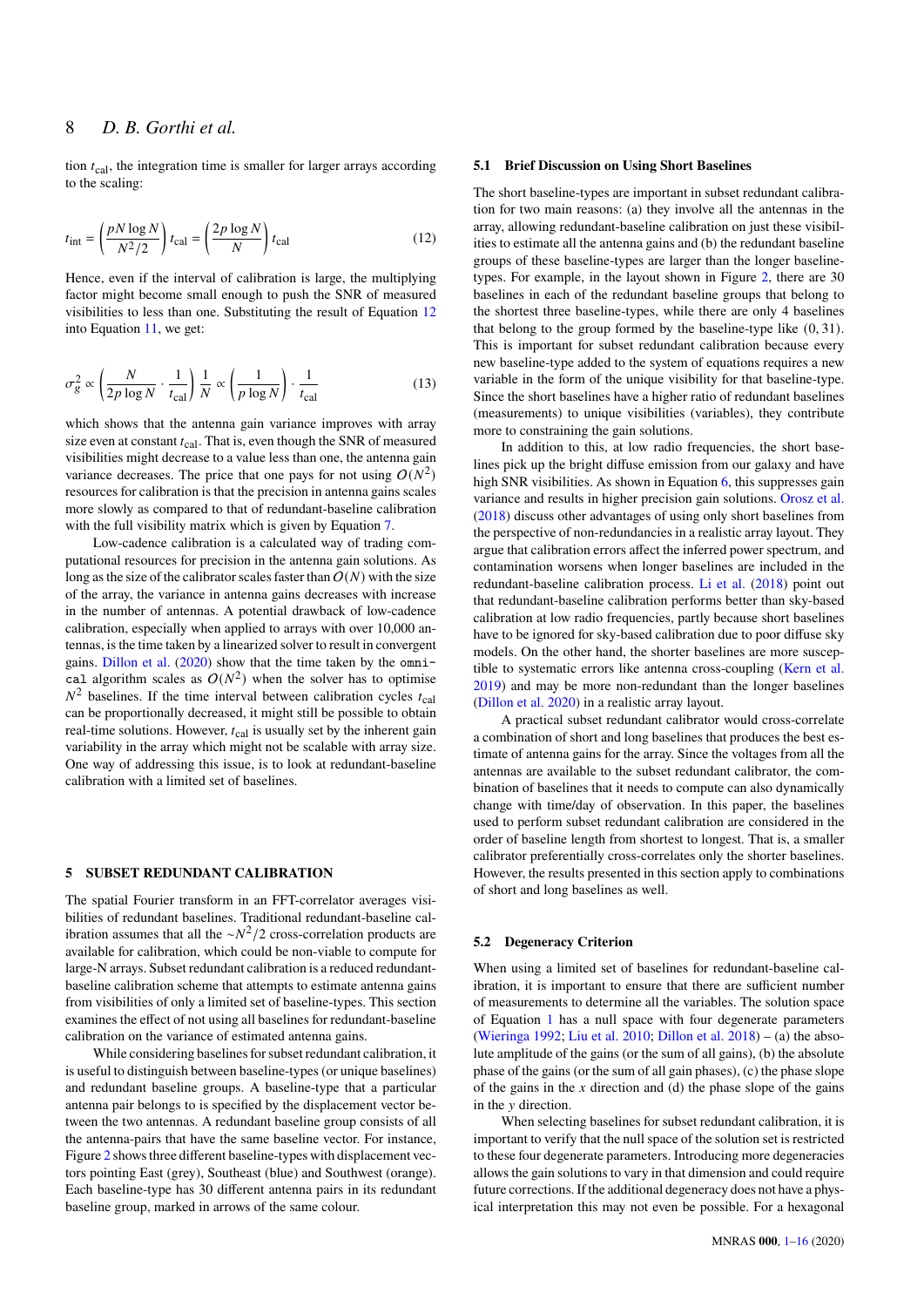layout like the one shown in Figure [2,](#page-5-2) a minimum of three unique baseline-types, with displacement vectors in the directions marked in the figure, are required to satisfy the degeneracy requirement.

#### **5.3 Scaling in Gain Variance with Number of Baselines**

Figure [5](#page-8-0) shows the relationship between number of baselines used in subset redundant calibration and the corresponding variance in the estimated gains. The number of baselines are shown in terms of a fraction of the total baselines in the array. The black boxes show the results of simulation (see Section [3\)](#page-5-0). The x-axis from left to right, represents baselines added to the subset redundant calibration system in ascending order of baseline length (starting with the minimum required to satisfy the degeneracy criterion). For each baseline-type added to the system, it is assumed that all the redundant baseline pairs that contribute to that baseline-type are used for calibration. The SNR of visibilities is assumed to be similar for all baseline-types (unlike for a real sky), and constant through the simulation. The vertical range of the boxes, which represents distribution of gain variance over antennas in the array, is larger than the case of low-cadence calibration. However, most of this variation comes from the edge antennas in the array. A second set of solid boxes in grey show the distribution of gain variances with the edge antennas excluded. The reason for this decrease in variation is discussed in more detail in Section [5.4.](#page-8-1)

The solid line, in blue, represents the inverse of the total number of baselines per antenna  $(N_{bl;ant})$  that are used to perform subset redundant calibration.

<span id="page-8-2"></span>
$$
N_{\text{bl;ant}} = \frac{N_{\text{obs}}}{N} \approx \frac{f N^2 / 2}{N} = f \frac{N}{2}
$$
 (14)

Here  $f$  represents the fraction of all baselines used in subset redundant calibration. When the fraction of baselines used in subset redundant calibration is high, the gain variance asymptotes to the inverse of the total number of measurements-per-antenna in the system of equations. This trend is expected from the Gaussian noise in visibility measurements; each new measurement added to the system contributes to decreasing the noise in the estimated gains.

When the fraction of baselines used in estimating antenna gains is small, gain variance depends on two factors: (a) the number of baseline-types included in subset redundant calibration, and (b) the number of antennas that are involved in forming redundant baselines for these baseline-types. A combination of these two factors is captured by the variable  $N_{\text{ubl;ant}}$  which represents the average number of unique visibilities per antenna.

$$
N_{\text{ubl;ant}} = \frac{1}{N} \sum_{\alpha} N_{\text{ant}} \left[ \in V_{\alpha} \right] \tag{15}
$$

In the above equation, the variable being summed is the number of antennas that are involved in forming redundant baselines of the baseline-type  $V_{\alpha}$ . The summation runs over all the baseline-types that are used in subset redundant calibration and  $N$  is the total number of antennas in the array. Consider the case where all the baseline-types used in subset redundant calibration have redundant baselines involving all the antennas in the array (for instance, when only the shortest 3-6 baseline-types are used for calibration). In such a system,  $N_{\text{ubl;ant}}$  simply evaluates to the total number of baselinetypes (or unique visibilities) used in the calibration process. If some of the baseline-types used in subset redundant calibration involve only a couple of antennas,  $N_{ubl;ant}$  is smaller than the total number of unique visibilities in the system of equations.

MNRAS **000**, [1](#page-0-0)[–16](#page-15-0) (2020)



<span id="page-8-0"></span>**Figure 5.** Relationship between fraction of baselines used in subset redundant calibration and the resulting variance in estimated gains. The boxes show the distribution of gain variances in simulation (see Figure [3](#page-6-0) for explanation), where increasingly longer baselines are included in the subset redundant calibration system of the simulation. When the fraction of baselines used in estimating antenna gains is small, the gain variance depends on the number of unique visibilities per antenna used in calibration  $(N_{ubl:ant})$ ; this trend is shown by the dashed green line. When a large fraction of baselines are used for calibration, the gain variance depends on the total number of measurements per antenna ( $N<sub>bl:ant</sub>$ ); shown by the solid blue line. A second set of boxes in grey show the antenna-to-antenna variation with all the edge antennas excluded.

Empirically, we find that the relationship between gain variance and the average number of unique visibilities per antenna is a power law with a slope around −1.5 for hexagonal and square layouts. This power law trend is shown by the dashed green line in Figure [5.](#page-8-0) The large antenna-to-antenna variation in this regime makes it difficult to determine the exact slope or understand the origin of this power law. We suspect that it originates in the way gain error propagates from antenna to antenna.

In summary, for a subset redundant calibration system that uses only a small fraction of the total baselines in the array, gain variance improves when baseline-types with larger redundant groups are used for calibration.

### <span id="page-8-1"></span>**5.4 Covariance in Estimated Gains**

The improvement in gain variance obtained when using a higher number of unique baselines per antenna, can also be explained through the gain covariance. When the fraction of baselines used in calibration is small, in addition to high variance, the gains also have a relatively high covariance. The covariance in gains is given by the off-diagonal terms of the marginalised covariance matrix:

<span id="page-8-3"></span>
$$
\mathbf{C}' \approx (\text{SNR})^{-2} \left(\mathbf{A}^{\dagger} \mathbf{A}\right)_{(N \times N)}^{-1} \tag{16}
$$

Both the diagonal and off-diagonal terms of the matrix  $(A^{\dagger}A)$ change when a subset of baseline-types are used for redundant calibration. Inverting this matrix changes the covariance in the resulting gains.

Figure [6](#page-9-0) shows the marginalised covariance matrices for three different subset redundant calibration systems (for the hexagonal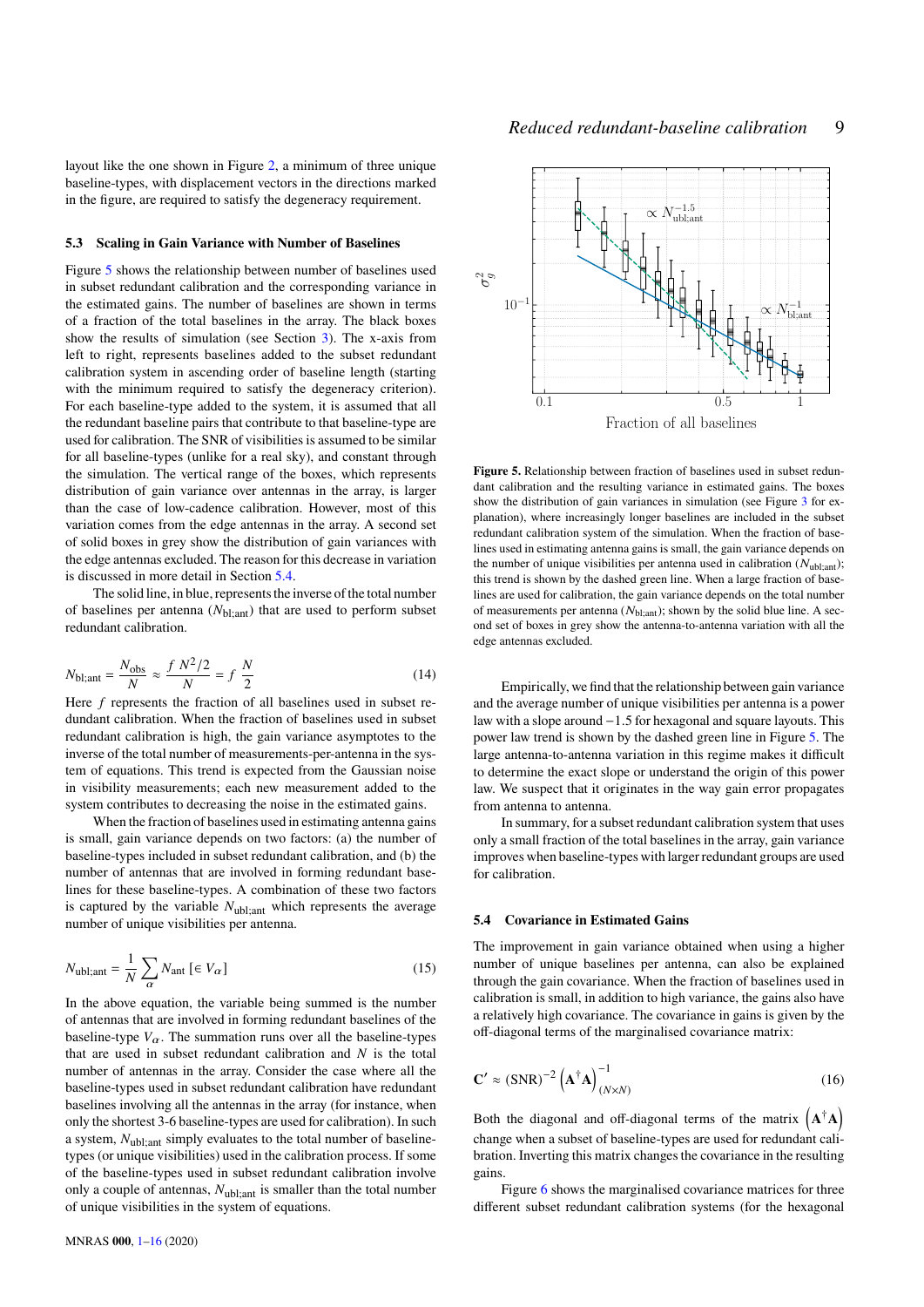

<span id="page-9-0"></span>**Figure 6.** Covariance in the amplitude and phase of antenna gains for subset redundant calibration performed on the hexagonal layout of Figure [2.](#page-5-2) Panel (a) shows the marginalised covariance for the case where redundant-baseline calibration is performed using the full visibility matrix. Panel (b) shows the covariance matrix when subset redundant calibration is performed with just the shortest three baselines required to satisfy the degeneracy criterion. In addition to higher gain variance, the antennas have also have a high covariance. Panel (c) is the covariance matrix for subset redundant calibration performed using more than half of the total baselines in the array. Both the variance and the covariance are comparable to that of redundant-baseline calibration performed with the full visibility matrix even though the covariance has a different structure compared to panel (a), and the variance is still dependent on antenna location.

array layout in Figure [2\)](#page-5-2). The logarithmic approach to linearizing, shown in Equation [3,](#page-3-2) naturally results in separating the amplitude and phase of gains into the real and imaginary parts of the logarithm respectively. Hence, using the real (imaginary) part of the matrix **A** gives the gain covariance in the amplitude (phase) of gains. All the covariance matrices are normalised by the thermal noise in the visibilities used for redundant-baseline calibration.

Panel (a) of Figure [6](#page-9-0) shows the covariance matrices for the case where redundant-baseline calibration is performed using the full visibility matrix. The variance in antenna gains, given by the diagonal of the matrix, has an average value of  $1/N$  as predicted by Equation [7.](#page-4-2) Though not evident in the figure, this variance is weakly dependent on antenna location as shown by [Dillon & Parsons\(2016\)](#page-15-31). There a small but non-zero covariance in the antenna gains.

Panel (b) of Figure [6](#page-9-0) shows the covariance matrices for the extreme case where only the shortest three baselines (the minimum baseline-types required to satisfy the degeneracy criterion) are used in redundant-baseline calibration. Notice that the variance is nearly an order of magnitude higher than the first case and clearly dependent on antenna location. The covariance between antennas is non-negligible and higher between antennas that have a high variance.



<span id="page-9-1"></span>**Figure 7.** Four rows of the covariance matrix in Panel (b) of Figure [6.](#page-9-0) The colour-bar has been log-normalised to make the covariance more evident. The covariance shown in each panel is the sum of covariance in amplitude and phase for the antenna that is marked with a star. For all antennas, the covariance is highest with adjacent antennas because only those visibility measurements are used for constraining gain solutions. The variance and covariance of corner and edge antennas (upper two panels) are higher than that of antennas placed centrally (lower two panels) because the edge antennas participate in fewer visibility measurements than central antennas.

Panel (c) of Figure [6](#page-9-0) shows the covariance matrices for the case where more than half the baselines are used in subset redundant calibration. This is the threshold at which gain variance starts following the inverse measurements per antenna trend in Figure [5.](#page-8-0) Even though the variance is still antenna location dependent and the covariance has a different structure, they are comparable to the case of redundant-baseline calibration with the full visibility matrix.

When the subset redundant calibration system involves a larger number of unique baselines, there are more independent constraints on the gain of each antenna. This decreases the average gain variance, covariance between antennas and also the antenna-location dependence of the variance. In Figure [5,](#page-8-0) the errorbars associated with the gain variance estimated in simulation, represent the antenna-toantenna variation within the simulation. Hence, the errorbars are larger for the gains estimated using a smaller fraction of baselines.

This dependence of antenna gain variance and covariance on the number of independent constraints per antenna is more evident in Figure [7](#page-9-1) which shows four different rows of the covariance matrix in Panel (b) of Figure [6](#page-9-0) in an exaggerated manner. In this case, subset redundant calibration is performed with just the shortest three baseline-types required to satisfy the degeneracy criterion. The covariance and variance of edge antennas is higher than that of centrally placed antennas because the corner antennas participate in fewer cross-correlations (three for the antenna in the top left panel, four for the antenna in the top right) than centrally placed antennas (six each for the antennas in the bottom two panels). Hence, there are fewer independent constraints for the edge antennas leading to a higher variance in their estimated gains. Ignoring the edge antennas after subset redundant calibration leads to an 80-30% decrease in the antenna-to-antenna variation depending on the fraction of baselines used in the calibration process. The distribution of antenna gain variances with the edge antennas excluded is shown using solid grey boxes in Figure [5.](#page-8-0)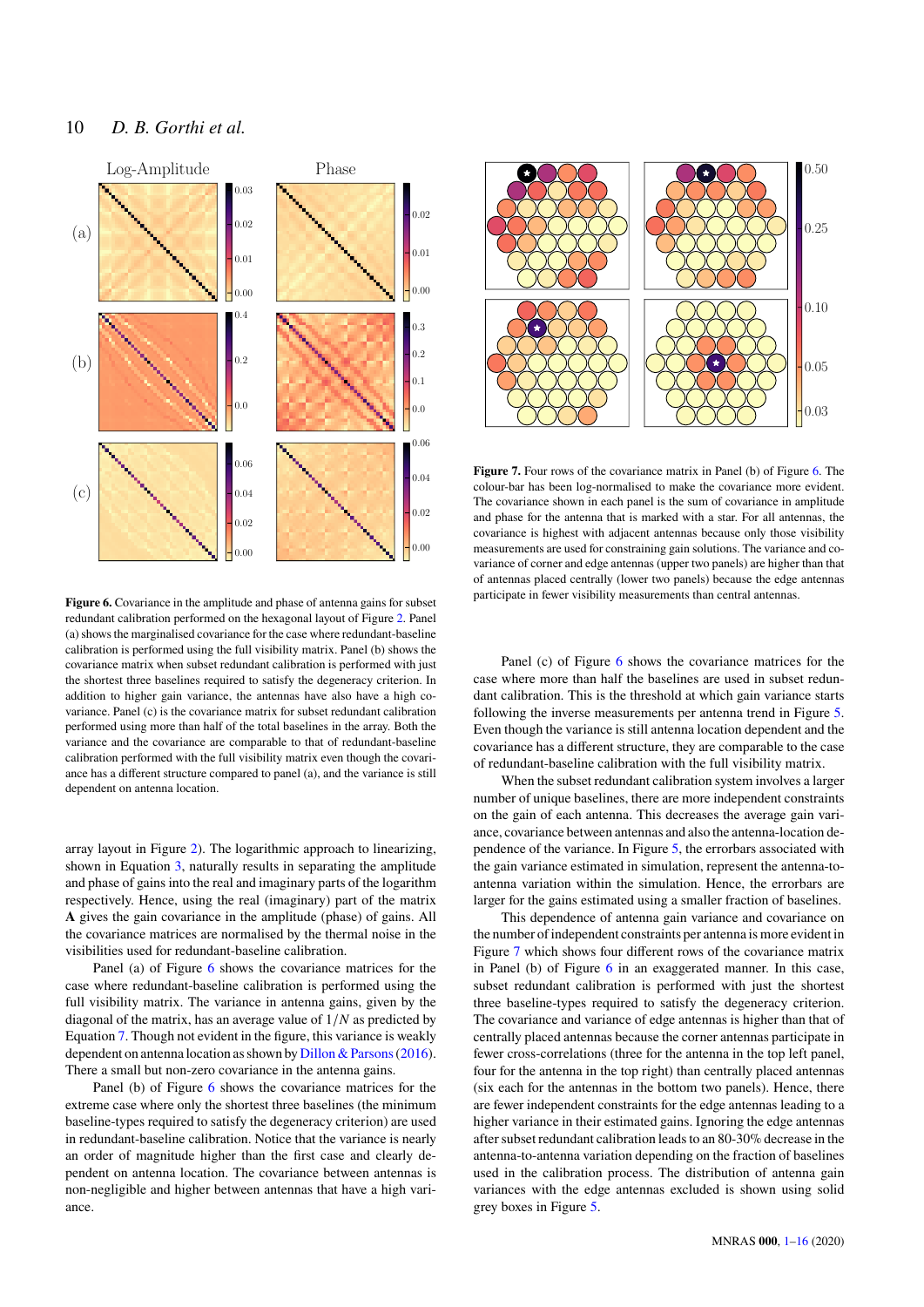

<span id="page-10-1"></span>**Figure 8.** Relationship between variance of antenna gains and the fraction of baselines used in subset redundant calibration, for hexagonal array layouts of various sizes (shown in different colours). The boxes represent the distribution of gain variance obtained from simulation (see Figure [3](#page-6-0) for explanation). The solid lines represent an inverse trend of baselines per antenna  $\left(N_{\rm bl;ant}^{-1}\right)$ . The dashed lines show a power law dependence on the number of different baseline-types per antenna  $(N_{\text{ubl;ant}}^{-1.5})$  used for calibration. The small black crosses represent the fraction of baselines that can be cross-correlated by a calibrator that can process  $N \log N$  baselines.

#### **5.5 Scaling in Gain Variance with an**  $O(N \log N)$  Calibrator

Figure [8](#page-10-1) extends the relationship between gain variance and fraction of baselines used in subset redundant calibration to hexagonal layouts with larger number of antennas. The four different colours represent four different array sizes. Within each colour, the boxes represent the distribution of gain variance over antennas in the array (see Section [3\)](#page-5-0). The solid lines represent an the inverse measurements per antenna trend  $\left(N_{\rm bl;ant}^{-1}\right)$  and the dashed lines show a power law relationship between gain variance and number of unique visibilities per antenna  $\left(N_{\text{ubl;ant}}^{-1.5}\right)$ . It is evident that the two asymptotes to the gain variance, shown in Figure [5,](#page-8-0) hold with changing array size.

When a large fraction of baselines are used for subset redundant calibration, the gain variance depends on the total number of baselines used for calibration. At a constant fraction of baselines, the number of baselines formed by an antenna is proportional to the number of antennas in the array as shown in Equation [14.](#page-8-2) The four solid lines show a scaling in gain variance by this factor. When the fraction of baselines used for calibration is small, the gain variance does not necessarily decrease with increase in array size. The leftmost point within each array size represents the variance in the estimated gains when subset redundant calibration is performed using just the shortest three baseline-types (required for the degeneracy criterion). As evident from the figure, the gain variance is nearly constant despite the larger number of redundant baselines in an array with more antennas. This is because, within increasing array size, there are as many new variables (in the form of antenna gains) as measurements. For improvement in variance, the size of the subset redundant calibrator should increase with the array size.

Say the computational resources allocated to a subset redundant calibrator are restricted to scale similarly to the FFT-correlator. The calibrator can process  $pN \log N$  baselines for a given array size.

# *Reduced redundant-baseline calibration* 11

The fraction of baselines that can be processed by such a calibrator is given by:

<span id="page-10-2"></span>
$$
f = \frac{pN\log N}{N^2/2} = \frac{2p\log N}{N}
$$
\n(17)

Figure [8](#page-10-1) shows this fraction of baselines, for a pre-factor of one, in small black crosses. When the calibrator cross-correlates exactly  $N \log N$  baselines, this fraction falls in the transition region between the two asymptotes. However, assuming that the  $N_{\text{bl,ant}}^{-1}$  approximation holds at this fraction of baselines, we can substitute Equation [17](#page-10-2) into the number of baselines per antenna in Equation [14](#page-8-2) to get the overall scaling in gain variance.

<span id="page-10-3"></span>
$$
\sigma_g^2 \propto N_{\text{bl;ant}}^{-1}
$$
  
 
$$
\propto \frac{1}{f \frac{N}{2}} \propto \frac{1}{p \log N}
$$
 (18)

The scaling in gain variance with array size, using subset redundant calibration, is similar to that obtained using low-cadence calibration (Equation [13\)](#page-7-2). In both cases, the price one pays for not using  $O(N^2)$ baselines for calibration is that the gain variance scales slower than the case where redundant calibration is performed using the full visibility matrix (Equation [7\)](#page-4-2).

Subset redundant calibration leverages the higher constraining power of some baseline-types, by allocating computational resources of the calibrator to preferentially cross-correlating those redundant baselines. The least number of baselines that need to be considered is set by the null space of the solution to the redundantbaseline calibration equations. However, using a small fraction of baselines can result in antenna gains that have a non-negligible covariance and location-dependent variances. If the fraction of baselines cross-correlated by a subset redundant calibrator can scale as  $O(N \log N)$  or faster, the gain variance decreases with the increase in array size and scaling in gain variance is similar to that of low-cadence calibration.

# <span id="page-10-0"></span>**6 COMPARISON BETWEEN THE PERFORMANCE OF LOW-CADENCE CALIBRATION AND SUBSET REDUNDANT CALIBRATION**

Low-cadence calibration and subset redundant calibration are two potential solutions to calibrating FFT-correlators for redundant array layouts without computing  $O(N^2)$  cross-correlations. In lowcadence calibration, the calibrator computes the visibilities of all baselines through a round-robin of antenna pairs and spends a shorter amount of time on each visibility measurement. As a consequence, the SNR of measured visibilities is lower and leads to a higher variance in the estimated gains. In subset redundant calibration, the calibrator computes the correlations of only a few baselines (preferentially the shorter baseline pairs) and uses these visibilities to estimate the antenna gains. In this case, having fewer measurements leads to higher variance in the estimated gains.

#### **6.1 Scaling in Gain Variance**

Figure [9](#page-11-0) compares the scaling in the average variance of gains estimated using either reduced redundant-baseline calibration method to the scaling in the average variance of gains estimated using redundant-baseline calibration on the full visibility matrix measured at high SNR. For both low-cadence calibration and subset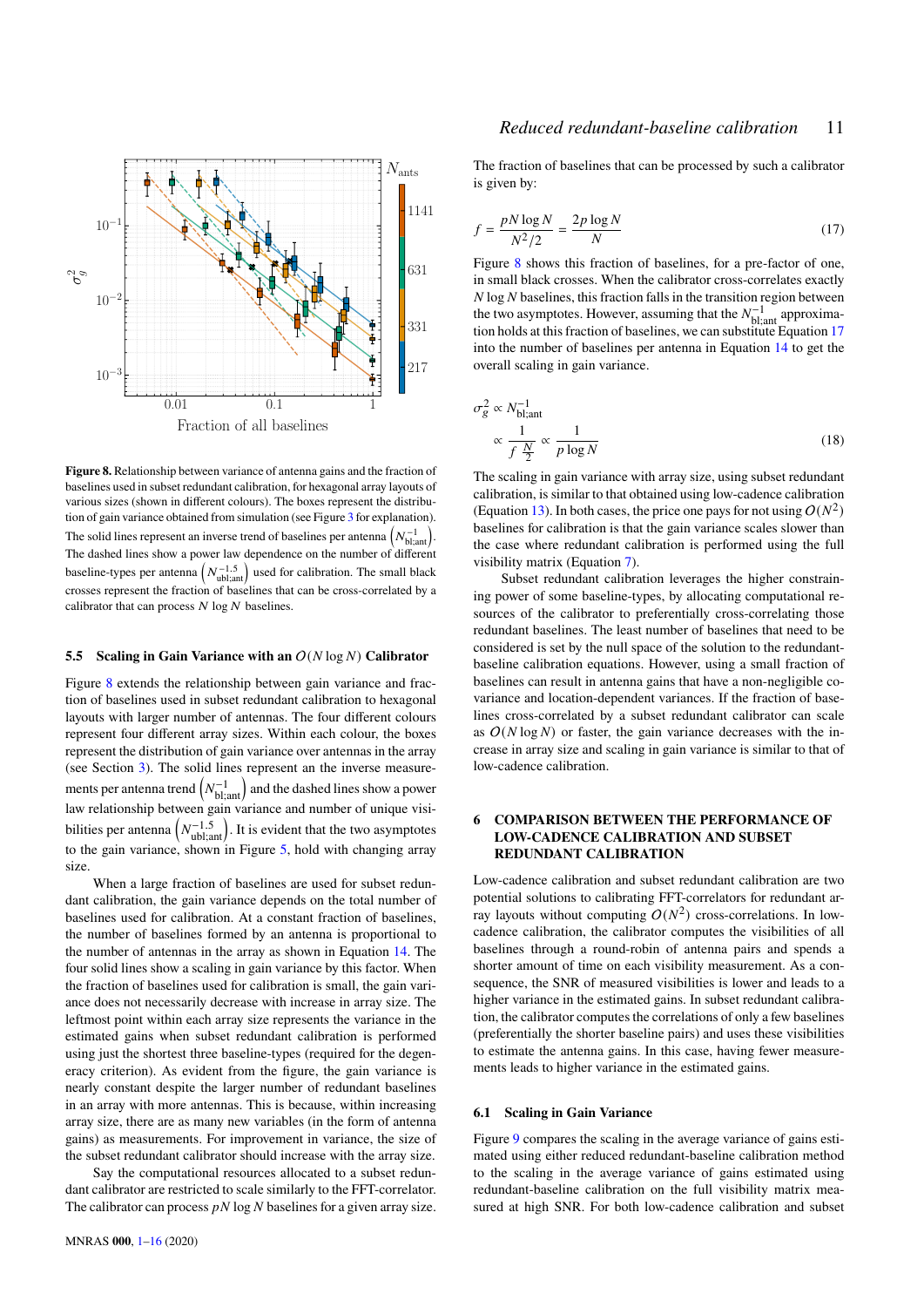

<span id="page-11-0"></span>**Figure 9.** Distributions of antenna gain variance, estimated using low-cadence calibration (lowcadcal), subset redundant calibration (subredcal) and traditional redundant-baseline calibration (redcal) for hexagonal layouts of various sizes. The markers show the mean of the distribution of gain variance for each array size, and the distribution itself is shown using grey solid boxes around each marker (see Figure [3](#page-6-0) for explanation). The larger vertical extent of boxes for arrays with  $N > 1500$ elements are due to fewer simulations. The dashed lines represent the theoretically derived trends (Equations [7,](#page-4-2) [13,](#page-7-2) [18\)](#page-10-3). Low-cadence calibration consistently yields lower gain variance than subset redundant calibration for similar calibrator sizes. While both the reduced redundant-baseline calibration techniques cross-correlate ∼  $N \log N$  baselines for each array size, traditional redundant-baseline calibration assumes that the complete visibility matrix with  $\sim N^2/2$  baselines is available for calibration. The additional reduction in gain variance for the latter comes at a high computational cost and may not be necessary when scatter in redundant visibilities is dominated by thermal noise (see Equations [23](#page-12-0) and [24\)](#page-12-1).

redundant calibration, we assume that the pre-factor  $p = 1$  and use only  $N \log N$  visibility measurements to estimate antenna gains. The distribution of gain variances, for arrays with number of antennas in the range 1500-5000, is computed using only 16 simulations (instead of 256) due to long simulation times. For the same reason, the distributions for the two largest array sizes with  $N > 5000$  antennas are computed using only 2 simulations each.

For low-cadence calibration, the interval between calibration cycles,  $t_{\text{cal}}$  is assumed to be constant for all array sizes. The integration time  $t_{\text{int}}$  has been scaled down according to Equation [12](#page-7-1) to keep the size of the calibrator at an  $O(N \log N)$  scaling. As predicted, the variance in the estimated antenna gains scales according to Equation [13](#page-7-2) and is shown by the dashed green line in Figure [9.](#page-11-0)

For subset redundant calibration, the SNR of measured visibilities is assumed to be constant for all array sizes. The number of baselines used in the calibration process for a given array size is the closest whole number, to the fraction given by Equation [17,](#page-10-2) that accounts for an integer number of redundant baseline groups in ascending order of their baseline length. That is, baseline-types are considered in the order of their baseline length and added to the subset redundant calibration system only if all the redundant baselines that contribute to that baseline-type can be considered. This causes a non-uniform increase in the number of baseline-types used for calibration as the array size increases. The overall trend in gain variance follows the scaling predicted by Equation [18](#page-10-3) and is shown by the dashed orange line in Figure [9.](#page-11-0)

Subset redundant calibration results in a higher gain variance

than low-cadence calibration because, as shown in Figure [8,](#page-10-1) the approximation of inverse measurements per antenna (Equation [18\)](#page-10-3) underestimates the gain variance when the pre-factor is unity. However, the scaling predicted by that approximation holds true for all the simulated array sizes. For two largest array sizes in Figure [9,](#page-11-0) the estimated gain variance using subset redundant calibration seems comparable to that of low-cadence calibration but is not an exception to this trend. This is because the two simulations used to compute these estimates generated a favourable set of visibilities for subset redundant calibration with the short baselines having larger amplitudes than the long baselines. In general, a subset redundant calibrator would have to cross-correlate more baselines than a lowcadence calibrator to achieve the same gain variance.

Redundant-baseline calibration on the full visibility matrix, measured at high SNR results in a  $1/N$  scaling as predicted by Equation [7.](#page-4-2) and shown by the black dashed line in Figure [9.](#page-11-0) Such a calibration method requires a calibrator with  $O(N^2)$  computational resources that may not be viable for large arrays. Moreover, the high precision in gains obtained using the full visibility matrix might not be necessary for decreasing the scatter in calibrated redundant visibilities.

## **6.2 Variance in Calibrated Redundant Visibilities**

The visibilities of redundant baselines, that have been calibrated using a reduced redundant-baseline calibration processes, are averaged by the spatial Fourier transform. This converts any post-calibration residual scatter in redundant visibilities into additional noise on the unique visibilities returned by the FFT-correlator.

If the estimated antenna gains are exactly the true gains, the scatter in redundant-baseline averaged visibilities is given by  $\sigma^2/N_\alpha$ , assuming that the variance in the thermal noise of visibilities is similar for all baselines and represented by  $\sigma^2$ . However, gains estimated using redundant-baseline calibration diverge from the true gains with an average scatter that is given by Equation [6.](#page-4-1) Hence, the calibrated redundant visibilities have a residual scatter that comes from both the thermal noise in the measurements and the variance in the estimated gains.

The variance in calibrated visibilities can be derived using Equation [2](#page-3-1) and the first order approximation for the variance of non-linear functions. In this derivation, we have assumed that the calibrated visibilities are not correlated with each other. Moreover, since the gains estimated using reduced redundant-baseline calibration are applied to a different set of visibilities that those used to estimate them, we can also ignore the covariance between visibilities and gains. The multiplying antenna gains, however, have a non-negligible covariance that is represented by the terms  $\rho_{g_i g_j}$  in the following equation. This represents the off-diagonal components in the covariance matrix  $C'$  in Equation [16.](#page-8-3)

$$
\sigma_{V_{\alpha}^{\text{unique}}}^2 \approx \frac{\left|V_{\alpha}^{\text{unique}}\right|^2}{N_{\alpha}^2} \sum_{(i,j)\in\alpha} \left[\frac{\sigma_{ij}^2}{\left|V_{ij}\right|^2} + \frac{\sigma_{gi}^2}{\left|g_i\right|^2} + \frac{\sigma_{g_j}^2}{\left|g_j\right|^2} + 2\frac{\rho_{g_ig_j}}{\left|g_ig_j\right|}\right]
$$
\n(19)

We can simplify this further under the assumptions that the average amplitude of all antenna gains is close to one  $(|g_i|^2 \sim 1)$  and that the gain variance of all antennas is similar and given by  $\sigma_{\rm g}^2$ . Note that the relative variance of visibilities is just the inverse squared SNR. In the equation below,  $SNR_{\alpha}$ ; unique is the SNR of the visibility computed by the FFT-correlator for the baseline-type represented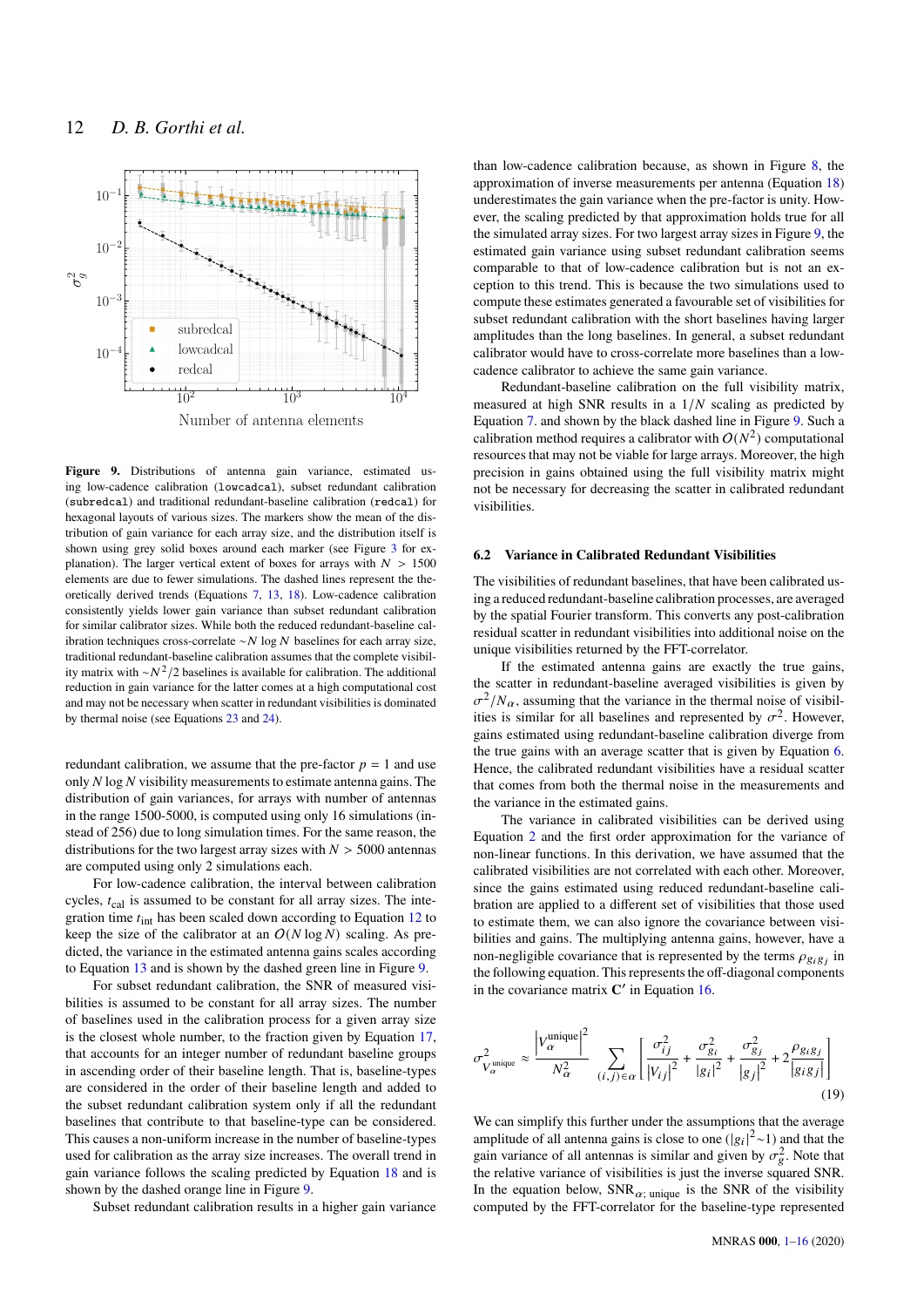by  $\alpha$  and SNR  $_{\text{full}}$  is the average SNR of the  $N_\alpha$  number of redundant visibilities that belong to that baseline-type.

<span id="page-12-2"></span>
$$
(\text{SNR})_{\alpha}^{-2} \text{unique} \approx \frac{1}{N_{\alpha}} \left[ (\text{SNR})_{\text{full}}^{-2} + 2\sigma_g^2 + \frac{2}{N_{\alpha}} \sum_{(i,j) \in \alpha} \rho_{g_i g_j} \right] \tag{20}
$$

This equation gives the acceptable range of gain variance and covariance for the gains estimated using redundant-baseline calibration. When the gain variance and covariance is much smaller than the thermal noise in visibilities, the first term dominates the residual scatter. If this is satisfied, lowering gain variance by using a larger calibrator will not improve the variance in calibrated visibilities.

### *6.2.1 Variance in Redundant Visibilities Calibrated using Low-cadence Calibration*

The variance in antenna gains estimated using low-cadence calibration depends on the SNR of the visibilities computed in the calibrator which in turn depends on the integration time (Equation [11\)](#page-6-2) available for each cycle of computation. The relationship between the SNR of the full visibility matrix and that of the reduced visibility matrix computed in by calibrator, that scales as  $O(N \log N)$ , can be written using Equation [12](#page-7-1) as:

$$
\frac{(SNR)_{\text{full}}^{-2}}{(SNR)_{\text{reduced}}^{-2}} = \frac{t_{\text{int;reduced}}}{t_{\text{int;full}}} = \left(\frac{2p \log N}{N}\right) \frac{t_{\text{cal}}}{t_{\text{int;full}}}
$$
(21)

where  $t_{\text{int;full}}$  is the integration time used in an FX- or FFT-correlator. Substituting the above relation into Equation [6,](#page-4-1) we can write the variance in estimated gains in terms of the SNR of the visibility matrix that the gains calibrate.

$$
\sigma_g^2 = (\text{SNR})_{\text{reduced}}^{-2} \left(\mathbf{A}^\dagger \mathbf{A}\right)_{(N \times N)}^{-1}
$$

$$
= (\text{SNR})_{\text{full}}^{-2} \left(\frac{N}{2p \log N}\right) \frac{t_{\text{int;full}}}{t_{\text{cal}}} \frac{1}{N/2}
$$

$$
= (\text{SNR})_{\text{full}}^{-2} \left(\frac{1}{p \log N}\right) \frac{t_{\text{int;full}}}{t_{\text{cal}}} \tag{22}
$$

When  $t_{\text{cal}}$  is large, the SNR of the reduced visibility matrix is larger and the corresponding gain variance is smaller. Assuming the case where the interval of calibration is same as the integration time in the FFT correlator and substituting the above equation into Equation [20](#page-12-2) we get the following for the variance in redundant visibilities:

<span id="page-12-0"></span>
$$
(\text{SNR})_{\text{unique}}^{-2} \approx \frac{(\text{SNR})_{\text{full}}^{-2}}{N_{\alpha}} \left[ 1 + \left( \frac{2}{p \log N} \right) \right]
$$
 (23)

When redundant-baseline calibration is performed with the full visibility matrix, the gain covariance terms in Equation [20](#page-12-2) are around an order of magnitude smaller than the variance term so we drop the third term for clarity. In large arrays, where an FFT-correlator architecture would be preferable to an FX-correlator, the contribution of gain variance (second term) to the variance in calibrated redundant visibilities is smaller than the thermal noise in the measure visibilities (first term). Hence, the precision in gain variance obtained from using an  $O(N \log N)$  calibrator is sufficient for the purpose of calibrating voltages for an FFT-correlator.

# *Reduced redundant-baseline calibration* 13

# *6.2.2 Variance in Redundant Visibilities Calibrated using Subset Redundant Calibration*

In subset redundant calibration, the integration time does not change between the calibrator and the FFT-correlator. Consequently, the SNR of measured visibilities is the same for both data sets. However, the number of baselines used in the calibration process is lower, resulting in a higher variance in the estimated gains. For a calibrator that scales as  $O(N \log N)$  with array size, the relationship between gain variance and number of baselines is given by Equation [18](#page-10-3) where the proportionality constant is the SNR of visibilities. Substituting Equation [18](#page-10-3) into Equation [20](#page-12-2) we get:

<span id="page-12-1"></span>
$$
(\text{SNR})_{\text{unique}}^{-2} \approx \frac{(\text{SNR})_{\text{full}}^{-2}}{N_{\alpha}} \left[ 1 + \frac{2}{p \log N} + \frac{2}{N_{\alpha}} \sum_{(i,j) \in \alpha} \rho_{g_i g_j} \right] \tag{24}
$$

The gain covariance terms  $\rho_{g_i g_j}$ , for gains estimated using subset redundant calibration, are sometimes comparable to the gain variance terms. When the pre-factor (p) is small, the amplitude of the covariance scales similarly to the gain variance with increase in size of the array. This effectively doubles the contribution of the variance term in the above equation. When the pre-factor is large, the covariance is only a small fraction of the gain variance and can be ignored. Overall, the contribution of the second and third terms in the above equation is much smaller than the thermal noise in measured visibilities for any reasonably large array. Hence, the precision in gains estimated using subset redundant calibration is also sufficient for the purpose of calibrating voltages for an FFT-correlator.

Figure [9](#page-11-0) might give a misleading impression that traditional redundant-baseline calibration is superior to either of the reduced redundant-baseline schemes, by providing gains that have orders-ofmagnitude lower variance. However, this additional gain precision comes at a high computational cost and might not be necessary for large arrays where the contribution of gain variance to the overall scatter in redundant visibilities is only a small fraction of the thermal noise.

### **6.3 Bias in Estimated Variables**

The gains estimated using either reduced redundant-baseline calibration process are unbiased estimates of the true value. This can be verified through simulations that have constant underlying gains and visibilities, and different realisations of the noise in the measured visibilities. Averaging the solutions obtained over multiple such simulations decreases the noise in the estimated parameters and can expose an underlying bias, if any. Figure [10](#page-13-0) shows the deviation in averaged gains from the input true gains, normalised by the variance expected in the gains. The errorbars represent the antenna-to-antenna variation which also averages down. Gains that have been averaged over  $N_{sim}$  independent noise realisations have a factor of  $1/N<sub>sim</sub>$  smaller deviation, which is expected when the estimated gains differ from truth only within the Gaussian random noise in the measurement. This trend is marked by the dashed black line in the figure. A bias in gains, within the precision exposed by averaging down noise, would have resulted in a deviation from this trend.

The visibilities computed by the FFT-correlator **V unique** are also unbiased when the visibility matrix used for reduced redundantbaseline has a high SNR. The deviation of the calibrated and redundant-baseline averaged visibilities from the simulated input, averages down according to the trend expected for Gaussian random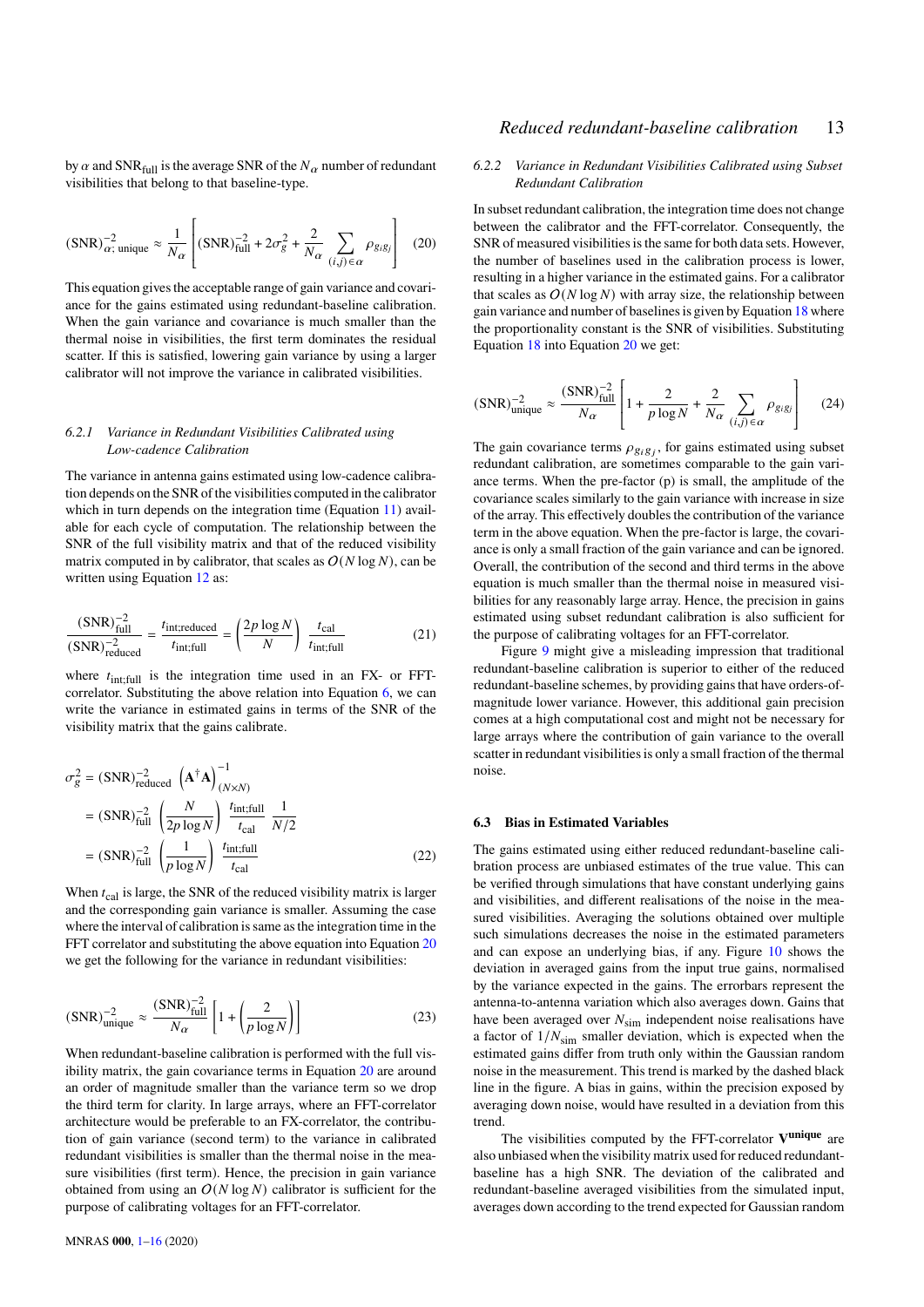

<span id="page-13-0"></span>**Figure 10.** Deviation of averaged gains from their true value for low-cadence calibration (lowcadcal; green triangles) and subset redundant calibration (subredcal; orange squares). The markers are the result of a simulation with the same underlying input variables (both gains and unique visibilities) but different noise realisations of the measured visibilities. The x-axis shows the number of such simulations that the variables have been averaged over. The errorbars reflect the antenna-to-antenna variation. The dashed line represents the trend expected when the estimated gains differ from truth only within Gaussian noise. Both low-cadence calibration and subset redundant calibration yield unbiased gain solutions.

noise. However, empirically, we find that the calibrated visibilities are sometimes biased when the variance in estimated gains is larger than  $\sim 10^{-5}$ . It is possible that there is a low level of bias, that is not exposed by averaging over  $N_{\text{sim}} = 4096$  simulations, in the visibilities calibrated with lower variance gains. To clarify, the gain variance plotted in all the figures in this paper has been normalised by the thermal noise in the visibilities used for calibration. The absolute gain variance in all these simulations is less than the empirical value above which we find a bias in the calibrated visibilities.

Assuming this threshold in gain variance is real, it translates to a requirement of an SNR  $\geq$  20 in the measured visibilities for a 300 antenna array when implementing low-cadence calibration, and higher when implementing subset redundant calibration. This √ minimum SNR requirement decreases as  $1/\sqrt{N}$  with increase in array size and may not be an issue for large-N arrays.

This requirement of a minimum SNR in the reduced visibility matrix could be due two possible reasons– (a) if the assumption that the non-linear equations of redundant-baseline calibration can be optimised by solving the linearized system of equations, does not hold at this limit or (b) if the product of gains form an asymmetric distribution about their mean value, and do not average down. If the former is true, a linearized solver of Equation [1](#page-3-0) would result in a biased solution when the noise in measured visibilities is high. However, we find that linearization based on Taylor expansion of variables and omnical always result in unbiased gains and visibilities irrespective of the SNR in the measured visibilities.

The more favourable explanation seems to be latter. As shown by [O'Donoughue & Moura](#page-15-36) [\(2012\)](#page-15-36), the probability distribution function (PDF) of the product of two complex Gaussian random variables is not a simple Gaussian distribution. Moreover, the resulting distribution can be asymmetric if two complex random variables are drawn from a non-zero mean Gaussian, as is the case with antenna gains.



<span id="page-13-1"></span>**Figure 11.** The upper panel shows the goodness-of-fit of the gains and unique visibilities that have been estimated using either reduced redundant-baseline calibration scheme. The hollow points (orange and green) show the fit of the estimated gains to the visibilities computed by the calibrator **V reduced** and is close to one as expected. The hollow black points show the fit of gains estimated using full redundant-baseline calibration to **V full**. The solid orange and green points show the  $\chi^2_r$  of the fit to the full visibility matrix  $V^{\text{full}}$  and these are also not far from one. The associated errorbars show the range of  $\chi^2_r$  obtained over multiple simulations. The jump in  $\chi^2_r$  for low-cadence calibration arises from a non-uniform increase in the calibrator size. The number of unique baseline-types that are cross-correlated by the calibrator are shown in the lower panel as a proxy for the size of the calibrator.

# **6.4**  $\chi^2_r$  of Estimated Gains and Visibilities

As was discussed in Section [2.2,](#page-4-3) the gains computed using a reduced redundant-baseline calibration scheme, are estimated from the visibility matrix **V reduced** but applied to a different visibility matrix **V unique**. The redundant-baseline calibration process is designed to minimise the  $\chi^2$  between the visibility matrix used for calibration and the estimated variables. In the case of reduced redundant-baseline calibration, this is the  $\chi^2_r$  evaluated between the estimated gains, model visibilities that are discarded by the cali-brator and the reduced visibility matrix. In Figure [11,](#page-13-1) this  $\chi^2_r$  is represented by hollow orange and green markers for subset redundant calibration and low-cadence calibration respectively, and has the expected value of one.

The  $\chi^2$  estimated using gains computed by the reduced redundant-baseline calibration process, unique visibilities computed by the FFT-correlator and the full visibility matrix is a better metric to assess the effectiveness of the calibration process. This  $\chi^2_r$ is represented by the solid orange and green points in Figure [11,](#page-13-1) for subset redundant calibration and low-cadence calibration respectively. The  $\chi^2_r$  for array sizes with number of antennas in the range 1500–5000 is estimated over only 16 simulations, rather than 256, due to long simulation times. For the same reason, the  $\chi^2_r$  for the two largest array sizes with  $N > 5000$  antennas is estimated using only 2 simulations.

Both the reduced redundant-baseline calibration schemes yield a  $\chi^2$  that is close to one, indicating that the estimated parameters are a reasonable fit to the full visibility matrix. The larger  $\chi^2_r$  of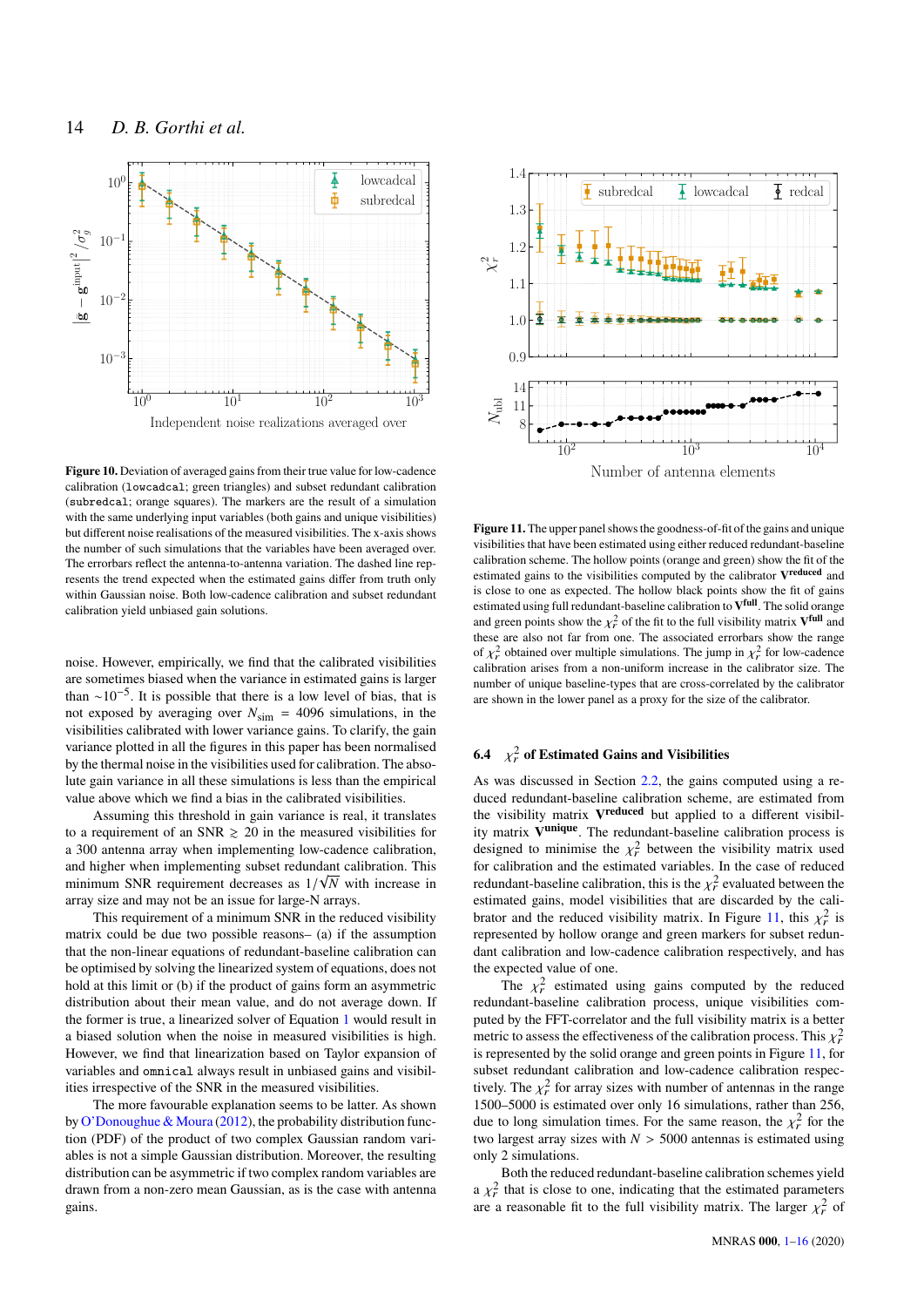

<span id="page-14-1"></span>**Figure 12.**Reduced chi-squared as a function of the computational resources allocated to a reduced redundant calibrator for a 331 antenna array. The size of the calibrator is marked in the fraction of baselines that can be processed for subset redundant calibration (bottom axis) or the fraction of integration time that can be spent on each baseline for low-cadence calibration (top axis). The vertical dotted line marks the size of a  $O(N \log N)$  calibrator. At larger calibrator sizes, subset redundant calibration yields better gain estimates than low-cadence calibration.

subset redundant calibration as compared to low-cadence calibration, and the larger range of  $\chi^2_r$  obtained over multiple simulations (represented by the errorbars) is a direct consequence of the higher gain variance in the former compared to the latter. The non-smooth trend in the  $\chi^2_r$  of low-cadence calibration is due to a non-uniform increase in the size of the calibrator used in simulation. The jump in  $\chi^2_r$  of low-cadence calibration is correlated with the increase in number of unique-baseline types processed by the calibrator, because this leads to a jump in the integration time available to each cycle of correlation in the calibrator.

Figure [12](#page-14-1) compares the performance of low-cadence calibration to subset redundant calibration for calibrators of various sizes operating a fixed array size. When the resources allocated to the calibrator are sufficient to cross-correlate exactly  $N \log N$  baselines, which was the assumption throughout this paper, low-cadence calibration yields better gain estimates. This calibrator size is marked by a vertical dotted line in the figure. However, at larger calibrator sizes, subset redundant calibration performs better than low-cadence calibration. This is because the subset redundant calibrator preferentially spends time on baselines that have a higher constraining power and integrates them to a higher SNR than a low-cadence calibrator of a similar size.

### <span id="page-14-0"></span>**7 CONCLUSION**

Low frequency radio interferometers with  $N \gg 1000$  antennas are being proposed for targeting the 21 cm signal at cosmological distances. These arrays will face a significant computational cost in building traditional FX-correlators that scale as  $O(N^2)$  with the number of antennas in the array. FFT-correlators attempt to decrease this scaling to  $O(N \log N)$ , thereby decreasing the cost of the correlator backend. However, FFT-correlators only produce meaningful output when the input antenna voltages are calibrated. In the past, the few experiments that have used FFT-correlators on

# *Reduced redundant-baseline calibration* 15

redundant arrays had an FX-correlator working in parallel for computing the visibilities required for calibration. This is, however, a non-scalable solution for large-N arrays. In this paper we propose a  $O(N \log N)$  calibrator design that can operate in parallel with the FFT-correlator, forming a self-contained correlator system that can be scaled to large-N arrays built on a regular grid. We discuss two calibration algorithms, that can be employed by such a calibrator, which are modifications of redundant-baseline calibration.

Redundant-baseline calibration relies on the array having multiple redundant baselines or antenna pairs with the same displacement vector. Non-redundancies in the array, originating from beam variation, antenna placement errors, etc. could lead to errors in the gain solution as discussed by [Orosz et al.](#page-15-34) [\(2018\)](#page-15-34) and [Byrne et al.](#page-15-37) [\(2019\)](#page-15-37). These gain errors are likely to affect low-cadence calibration and subset redundant calibration, even though the FFT-correlator averages theoretically-redundant baselines together. An analysis of the impact of non-redundancy on an FFT-correlated telescope is deferred for future work.

In low-cadence calibration, antenna pairs are cross-correlated in a round-robin fashion over multiple integration cycles, producing the full visibility matrix once every given number of cycles. However, the time period between two calibration cycles  $t_{\text{cal}}$  is fixed by the inherent gain variability of the array. This leads to a decrease in the integration time available for each cycle as the array size increases. A decrease in integration time results in lower SNR visibilities within the calibrator, and consequently a higher variance in the estimated gains. For a calibrator that is restricted to an  $O(N \log N)$ scaling, the gain variance scales as  $1/\log N$  with increasing array size. The contribution of this gain variance to the overall variance in the visibilities computed by the FFT-correlator is much smaller than the contribution of thermal noise in measurements. Hence, low-cadence calibration is a suitable calibration scheme to estimate gains that are effective in calibrating voltages for the FFT-correlator.

In subset redundant calibration, the calibrator computes the visibilities of only a few baseline groups without compromising on their SNR. By nature of the system of equations solved by redundantbaseline calibration, the larger baseline groups contribute higher constraining power to antenna gains. Subset redundant calibration exploits this property and computes cross-correlations of only these baseline groups. The minimum number of baseline-types that need to be considered for subset redundant calibration is determined by the null space of the solution set, which should ideally not have more than the four known degeneracies. However, using only a small fraction of all the baselines, that satisfy this degeneracy criterion, could still result in antenna gains that have a high variance and covariance. A calibrator that can cross-correlate  $N \log N$  baselines, results in antenna gains that have a  $1/\log N$  scaling in variance as well. As in the case of low-cadence calibration, the variance of the estimated antenna gains forms only a small fraction of the total scatter in visibilities computed by the FFT-correlator. Hence, subset redundant calibration is also a suitable scheme of calibration for estimating gains that can minimise scatter in redundant visibilities.

The gains, estimated using either reduced redundant-baseline calibration method, are unbiased and converge to the true value when noise averaged. When comparing low-cadence calibration and subset redundant calibration, we find that low-cadence calibration consistently yields lower variance antenna gains when the size of the calibrator is held constant. This consequently leads to a better fit to measured visibilities and the  $\chi^2$  estimated using the variables computed by low-cadence calibration is lower than that of subset redundant calibration. However, for large-N arrays lowcadence calibration could involve optimising over a few hundred